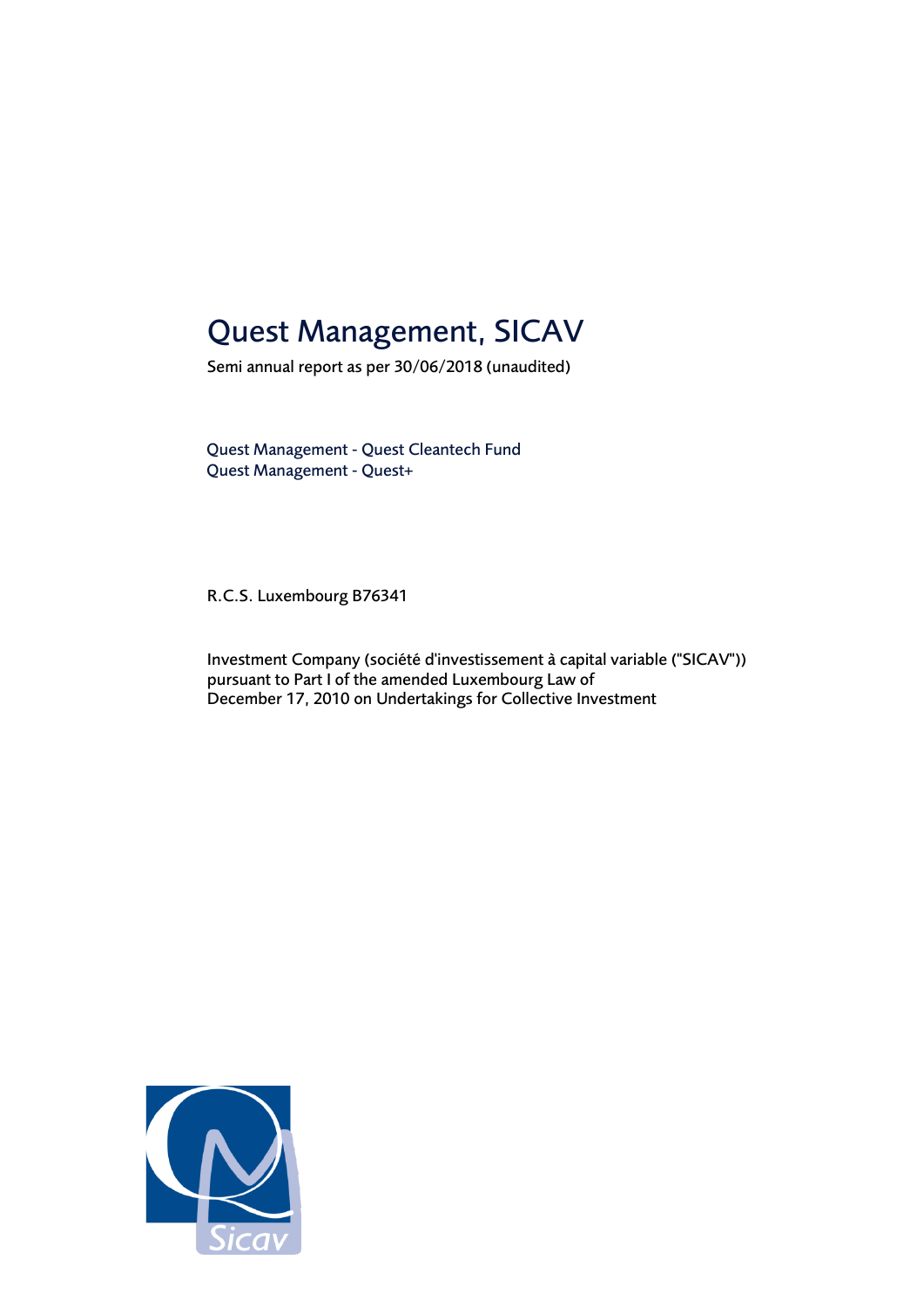# **Contents**

Subscriptions can be accepted only on the basis of the valid Sales Prospectus (with annexes) and the Key Investor Information Document together with the most recent Annual Report and, if the latter was published more than eight months ago, the most recent Semi-Annual Report.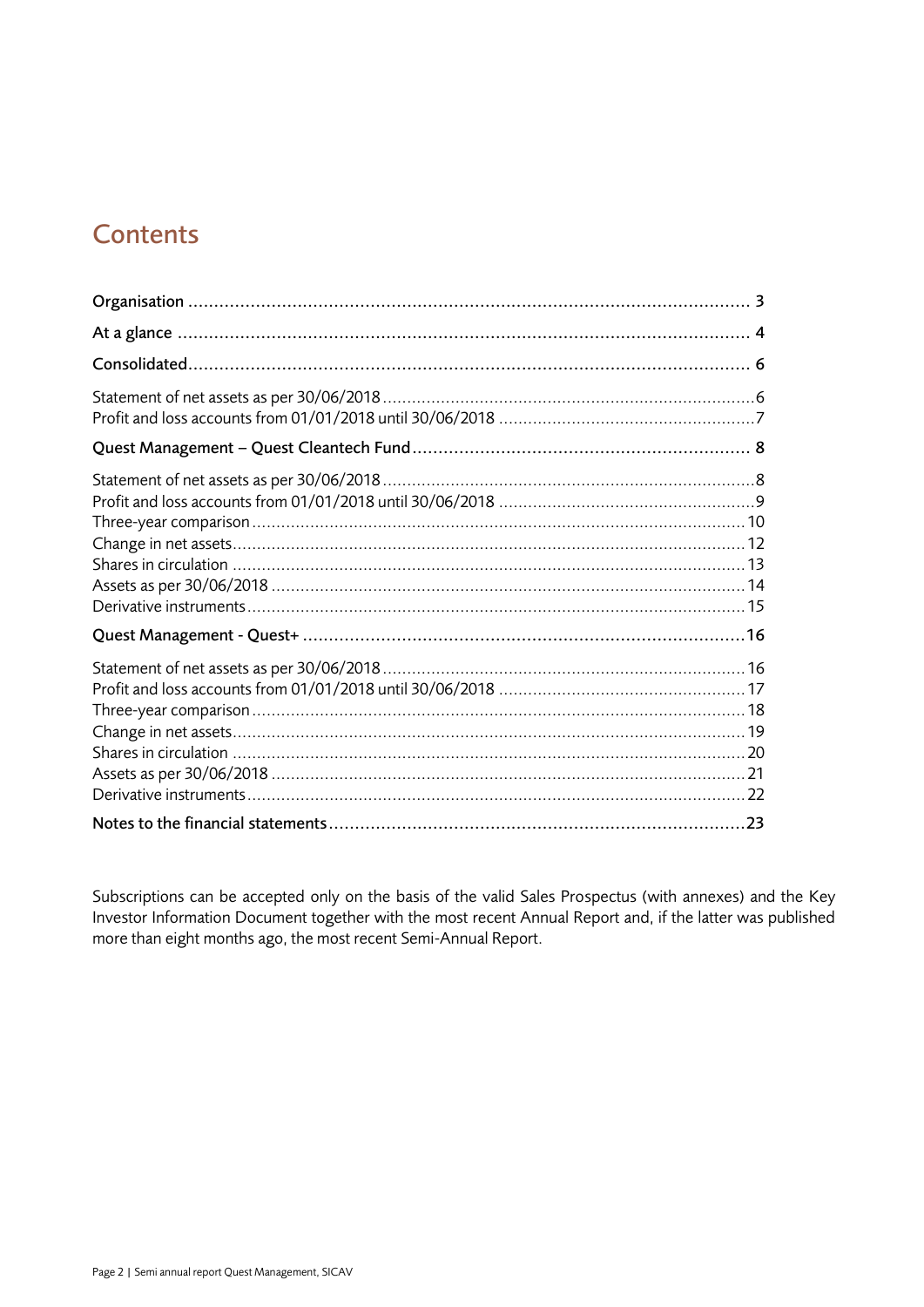# <span id="page-2-0"></span>**Organisation**

### Company

Quest Management, SICAV 26, Avenue de la Liberté LU-1930 Luxembourg

### Board of Directors

Patrick de Bellefroid (Chairman), Nethen (BE) Jos Peeters (Member), Leuven (BE) Romain Moebus (Member), Luxembourg (LU) Yves Vaneerdewegh (Member), Leuven (BE)

### Management Company

VP Fund Solutions (Luxembourg) SA 26, Avenue de la Liberté LU-1930 Luxembourg

### Day-to-day Managers of the Management Company

Eduard von Kymmel (Chairman), Luxembourg (LU) Ralf Funk (Member), Luxembourg (LU) Uwe Stein (Member), Luxembourg (LU)

### Board of Directors of the Management **Company**

Eduard von Kymmel (Chairman), Luxembourg (LU) Jean-Paul Gennari (Member), Bergem (LU) Ralf Konrad (Member), Vaduz (LI)

# Investment Manager and Marketing Agent Capricorn Venture Partners N.V.

Lei 19/1 BE-3000 Leuven

# Administrator, Domicilary, Registrar and Transfer Agent VP Fund Solutions (Luxembourg) SA

26, Avenue de la Liberté LU-1930 Luxembourg

# Depositary and Principal Paying Agent

VP Bank (Luxembourg) SA 26, Avenue de la Liberté LU-1930 Luxembourg

# Auditor

KPMG Luxembourg, Société coopérative Cabinet de révision agréé 39, Avenue John F. Kennedy LU-1855 Luxembourg

# Legal Advisor

Elvinger Hoss Prussen, Société anonyme 2, place Winston Churchill LU-1340 Luxembourg

# Financial Agent for Belgium

CACEIS Bank, Belgium Branch Avenue du Port 86c, B320 BE-1000 Brussels

# Representative France

CACEIS Bank France 1-3 Place Valhubert FR-75013 Paris

# Information Agent for Germany

CACEIS Bank S.A., Germany Branch Lilienthalallee 34-36 DE-80939 Munich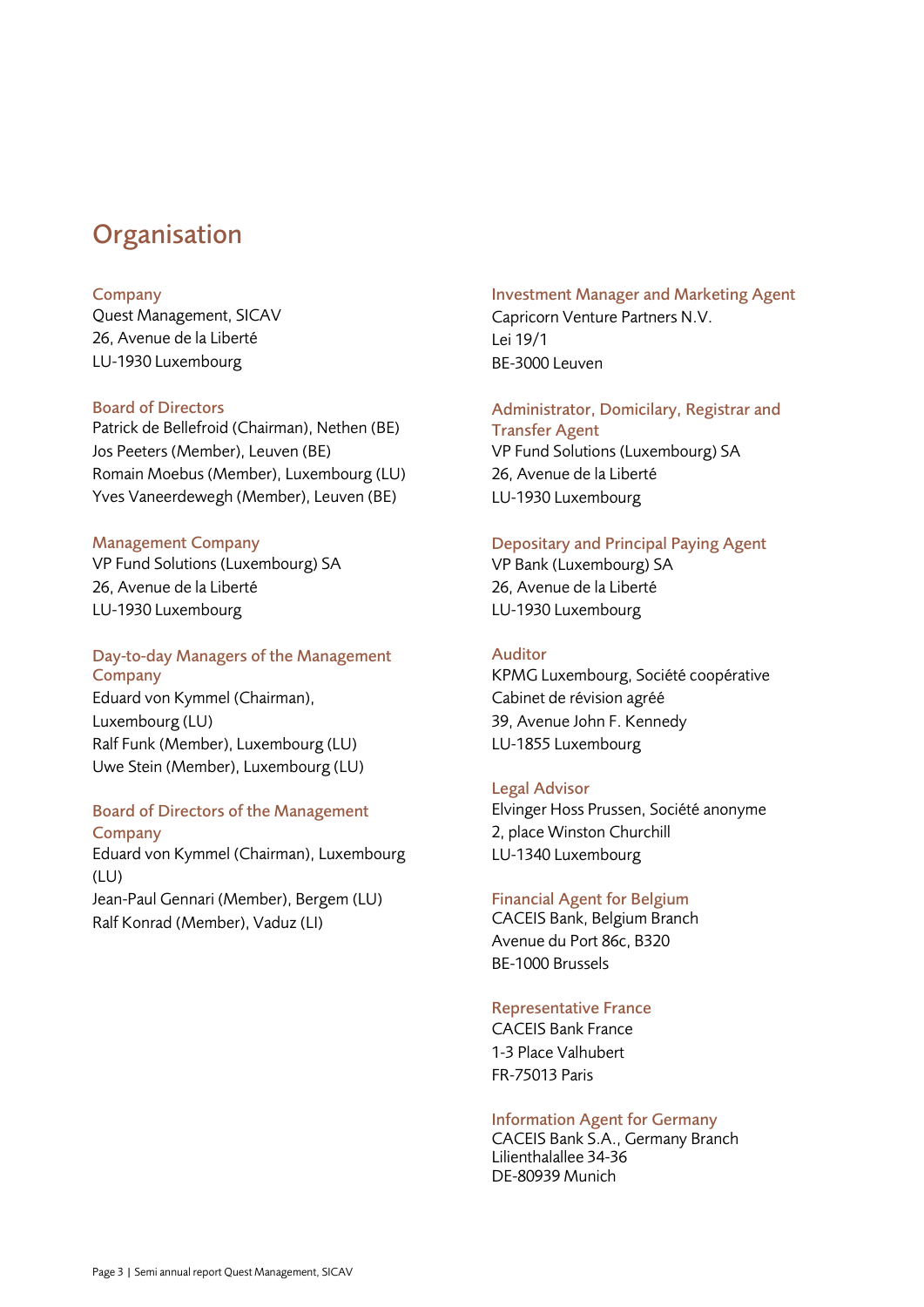# <span id="page-3-0"></span>At a glance

| Net asset value per share as at 30/06/2018  |                      |                   |
|---------------------------------------------|----------------------|-------------------|
| Quest Management - Quest Cleantech Fund (A) |                      | <b>EUR 223.72</b> |
| Quest Management - Quest Cleantech Fund (B) |                      | EUR 263.08        |
| Quest Management - Quest Cleantech Fund (C) |                      | <b>EUR 282.94</b> |
| Quest Management - Quest Cleantech Fund (I) |                      | <b>EUR 126.58</b> |
| Quest Management - Quest Cleantech Fund (R) |                      | EUR 124.07        |
| Quest Management - Quest+ (C)               |                      | EUR 100.62        |
| Performance <sup>1</sup>                    | since inception p.a. | since 31/12/2017  |
| Quest Management - Quest Cleantech Fund (A) | 8.17 %               | 1.86%             |
| Quest Management - Quest Cleantech Fund (B) | 9.89%                | 1.99%             |
| Quest Management - Quest Cleantech Fund (C) | 10.68%               | 2.29%             |
| Quest Management - Quest Cleantech Fund (I) | 7.52%                | 2.30%             |
| Quest Management - Quest Cleantech Fund (R) | 6.86%                | 2.01%             |
| Quest Management - Quest+ (C)               |                      | 1.43%             |

### Inception per the control of the control of the control of the control of the control of the control of the control of the control of the control of the control of the control of the control of the control of the control o

| Quest Management - Quest Cleantech Fund (A) | 31/03/2008 |
|---------------------------------------------|------------|
| Quest Management - Quest Cleantech Fund (B) | 31/03/2008 |
| Quest Management - Quest Cleantech Fund (C) | 31/03/2008 |
| Quest Management - Quest Cleantech Fund (I) | 31/03/2015 |
| Quest Management - Quest Cleantech Fund (R) | 31/03/2015 |
| Quest Management - Quest+ (C)               | 15/12/2017 |

### **Distributions**

 $\overline{a}$ 

| Quest Management - Quest Cleantech Fund (A) | None (reinvestment of<br>profits)                                   |
|---------------------------------------------|---------------------------------------------------------------------|
| Quest Management - Quest Cleantech Fund (B) | None (reinvestment of<br>profits)                                   |
| Quest Management - Quest Cleantech Fund (C) | None (reinvestment of<br>profits)                                   |
| Quest Management - Quest Cleantech Fund (I) | None (reinvestment of<br>profits)                                   |
| Quest Management - Quest Cleantech Fund (R) | None (reinvestment of<br>profits)                                   |
| Quest Management - Quest+ (C)               | None (reinvestment of<br>$\mathbf{u} = \mathbf{u} \cdot \mathbf{v}$ |

| 8.17%  | 1.86%  |
|--------|--------|
| 9.89%  | 1.99%  |
| 10.68% | 2.29%  |
| 7.52 % | 2.30 % |
| 6.86%  | 2.01 % |
|        | 1.43 % |

Net asset value as at 30/06/2018 EUR 213.8 millions

 $^{\rm 1}$  Past performance is not necessarily a guide to the future performance of the fund. The performance information above does not reflect the commissions charged upon issuance and redemption of fund Shares.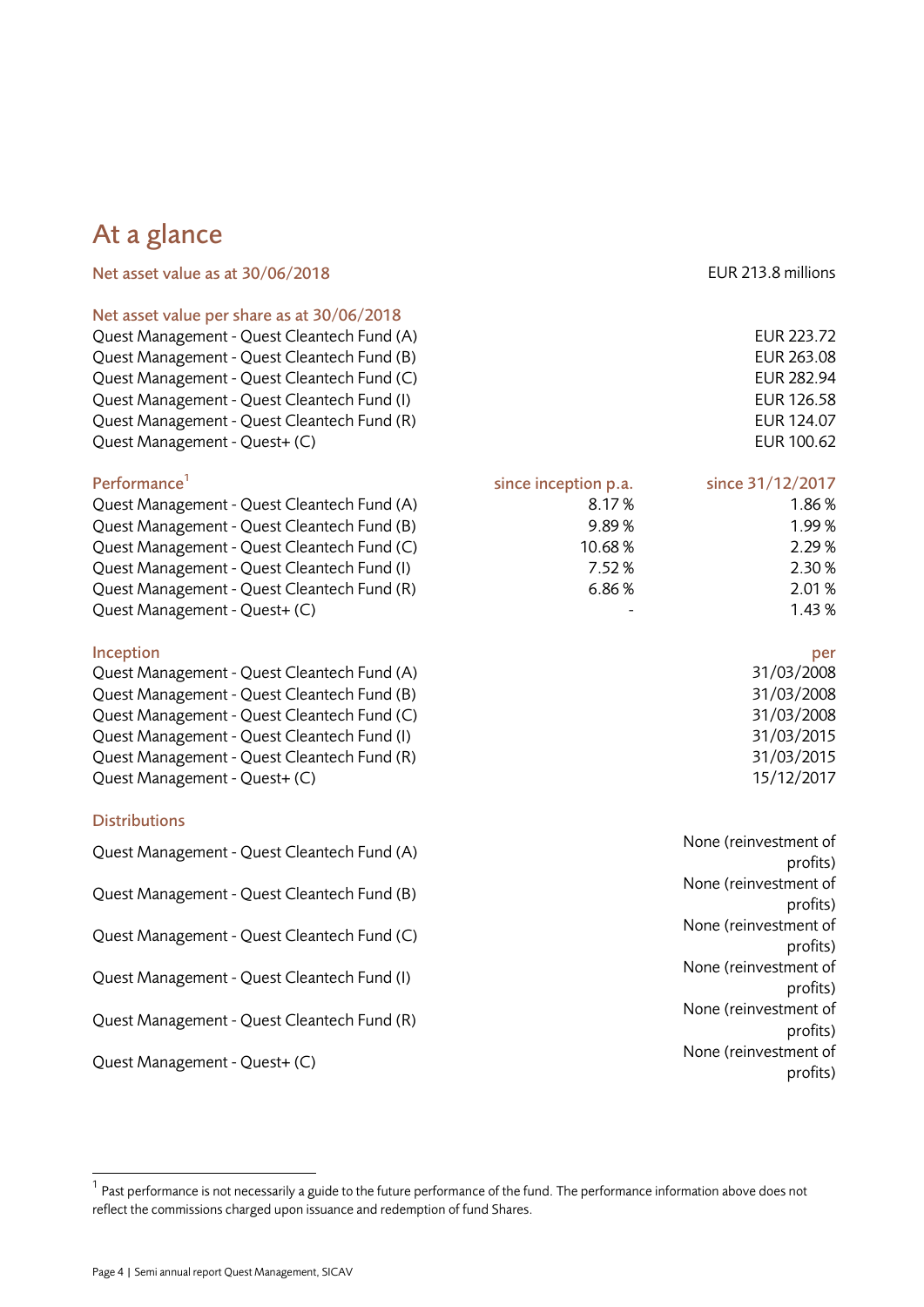### Performance fee

Quest Management - Quest Cleantech Fund (B) None Quest Management - Quest Cleantech Fund (C) None Quest Management - Quest Cleantech Fund (I) None Quest Management - Quest Cleantech Fund (R) None Quest Management - Quest+ (C) None

Quest Management - Quest Cleantech Fund (A) 20% (Euribor 3 Month ACT/360) with high watermark

| Quest Management - Quest Cleantech Fund (A) | 2.00 % | 0.00% |
|---------------------------------------------|--------|-------|
| Quest Management - Quest Cleantech Fund (B) | 2.00 % | 0.00% |
| Quest Management - Quest Cleantech Fund (C) | 2.00 % | 0.00% |
| Quest Management - Quest Cleantech Fund (I) | 2.00 % | 0.00% |
| Quest Management - Quest Cleantech Fund (R) | 2.00 % | 0.00% |
| Quest Management - Quest+ (C)               | 2.00 % | 0.00% |

| Quest Management - Quest Cleantech Fund (A) | Luxembourg | LU0346060212 |
|---------------------------------------------|------------|--------------|
| Quest Management - Quest Cleantech Fund (B) | Luxembourg | LU0346062424 |
| Quest Management - Quest Cleantech Fund (C) | Luxembourg | LU0346063406 |
| Quest Management - Quest Cleantech Fund (I) | Luxembourg | LU1171478941 |
| Quest Management - Quest Cleantech Fund (R) | Luxembourg | LU1171478784 |
| Quest Management - Quest+ (C)               | Luxembourg | LU1699953201 |

# (max.)

Subscription fee

| (max.) |
|--------|
| 0.00%  |
| 0.00%  |
| 0.00%  |
| 0.00%  |
| 0.00%  |
| 0.00%  |
|        |

Redemption fee

### Fund domicile **ISIN**

| uxembourg. | LU0346060212 |
|------------|--------------|
| .uxembourg | LU0346062424 |
| uxembourg. | LU0346063406 |
| uxembourg. | LU1171478941 |
| uxembourg. | LU1171478784 |
| .uxembourg | LU1699953201 |
|            |              |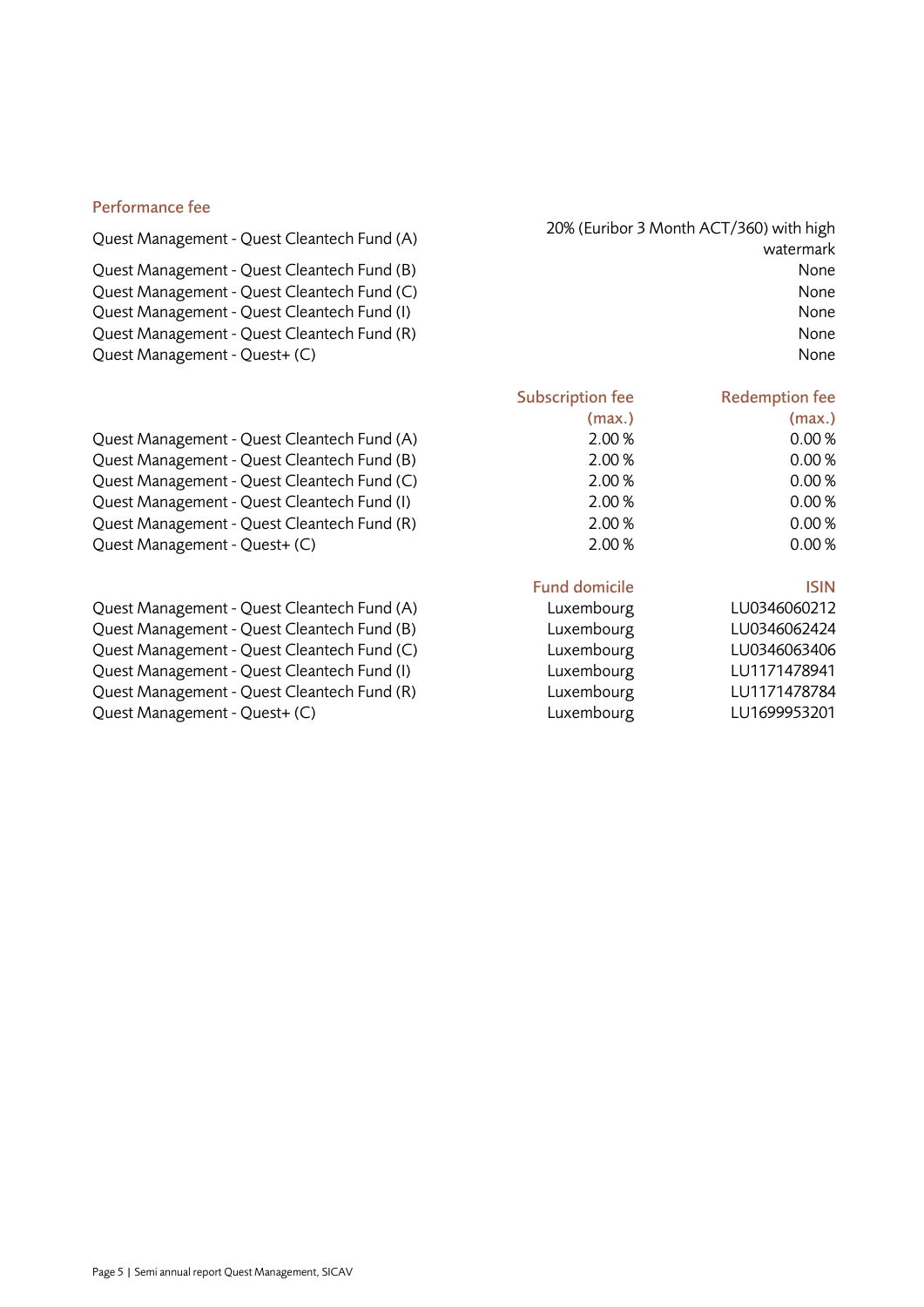# <span id="page-5-0"></span>Consolidated

# <span id="page-5-1"></span>Statement of net assets as per 30/06/2018

| Consolidated                   | (in EUR)       |
|--------------------------------|----------------|
|                                |                |
| <b>Bank deposits</b>           |                |
| Bank deposits, at sight        | 17,790,493.39  |
| <b>Transferable Securities</b> |                |
| <b>Shares</b>                  | 196,250,432.03 |
| Other assets                   |                |
| Interests receivable           | 275.44         |
| Receivables from dividends     | 28,701.44      |
| Total assets                   | 214,069,902.30 |
|                                |                |
| Liabilities                    | $-250,683.96$  |
| <b>Total liabilities</b>       | $-250,683.96$  |
| Net asset value                | 213,819,218.34 |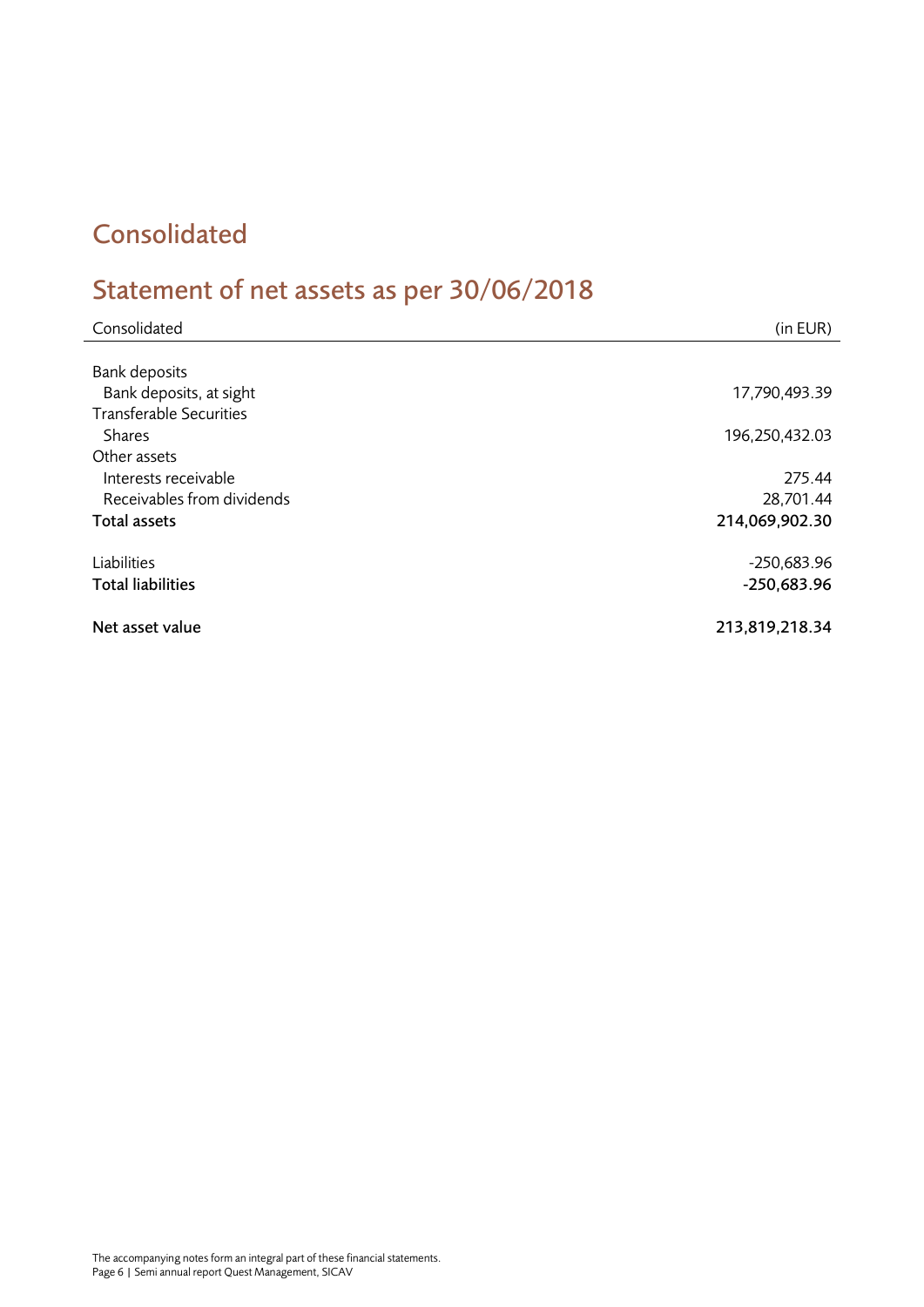# <span id="page-6-0"></span>Profit and loss accounts from 01/01/2018 until 30/06/2018

| Consolidated                                    | (in EUR)                |
|-------------------------------------------------|-------------------------|
| Income from bank deposits                       | 373.40                  |
| Income from securities<br>Equities              | 2,374,666.05            |
| Other income                                    | 380.00                  |
| Total income                                    | 2,375,419.45            |
| Interest paid on bank overdraft                 | 26,416.21               |
| All-in-fee                                      | 100,323.73              |
| Investment management fees<br>Performance fees  | 742,135.22<br>41,123.89 |
| Depositary bank fees                            | 48,327.97               |
| Taxe d'abonnement                               | 50,368.05               |
| Audit fees                                      | 6,513.66                |
| Other charges                                   | 67,734.76               |
| Total expense                                   | 1,082,943.49            |
| Net investment income                           | 1,292,475.96            |
| Realised capital gains (losses)                 | 3,190,085.24            |
| <b>Realised income</b>                          | 4,482,561.20            |
| Net change in unrealised capital gains (losses) | $-325,492.43$           |
| Net income                                      | 4,157,068.77            |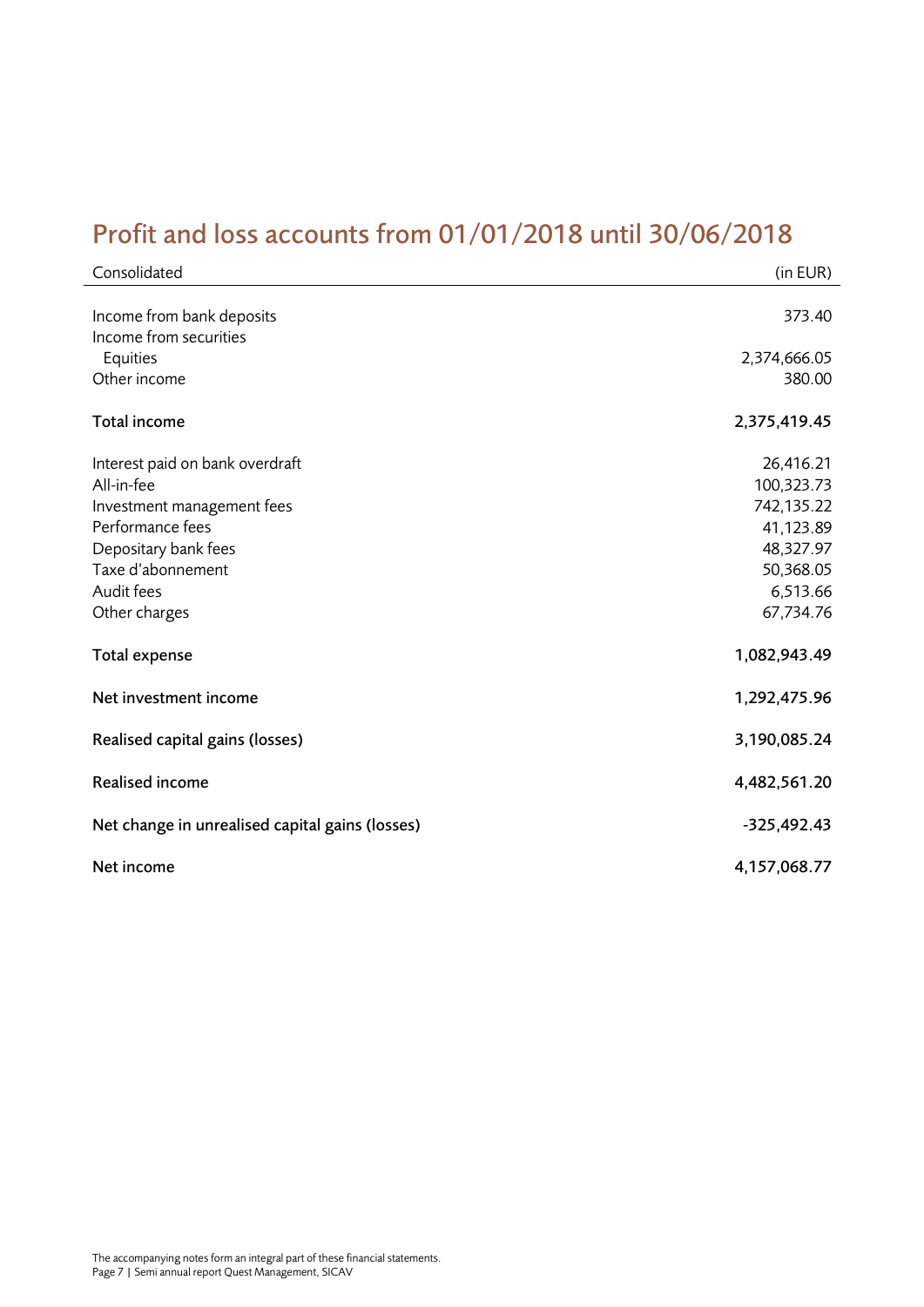# <span id="page-7-0"></span>Quest Management – Quest Cleantech Fund

# <span id="page-7-1"></span>Statement of net assets as per 30/06/2018

| Quest Management - Quest Cleantech Fund | (in EUR)          |
|-----------------------------------------|-------------------|
|                                         |                   |
| <b>Bank deposits</b>                    |                   |
| Bank deposits, at sight                 | 17,574,529.42     |
| <b>Transferable Securities</b>          |                   |
| <b>Shares</b>                           | 192,331,678.68    |
| Other assets                            |                   |
| Interests receivable                    | 268.85            |
| Receivables from dividends              | 28,633.19         |
| <b>Total assets</b>                     | 209,935,110.14    |
| Liabilities                             | $-247,300.01$     |
| <b>Total liabilities</b>                | $-247,300.01$     |
| Net asset value                         | 209,687,810.13    |
| - thereof share class A                 | 5,687,007.99      |
| - thereof share class B                 | 20,299,327.51     |
| - thereof share class C                 | 126,903,610.98    |
| - thereof share class I                 | 30,031,827.70     |
| - thereof share class R                 | 26,766,035.95     |
| Shares in circulation                   |                   |
| - thereof share class A                 | 25,420.0737       |
| - thereof share class B                 | 77,161.5982       |
| - thereof share class C                 | 448,510.2470      |
| - thereof share class I                 | 237,256.1866      |
| - thereof share class R                 | 215,731.9046      |
| Net asset value per share               |                   |
| Share class A                           | EUR 223.72        |
| Share class B                           | EUR 263.08        |
| Share class C                           | <b>EUR 282.94</b> |
| Share class I                           | <b>EUR 126.58</b> |
| Share class R                           | EUR 124.07        |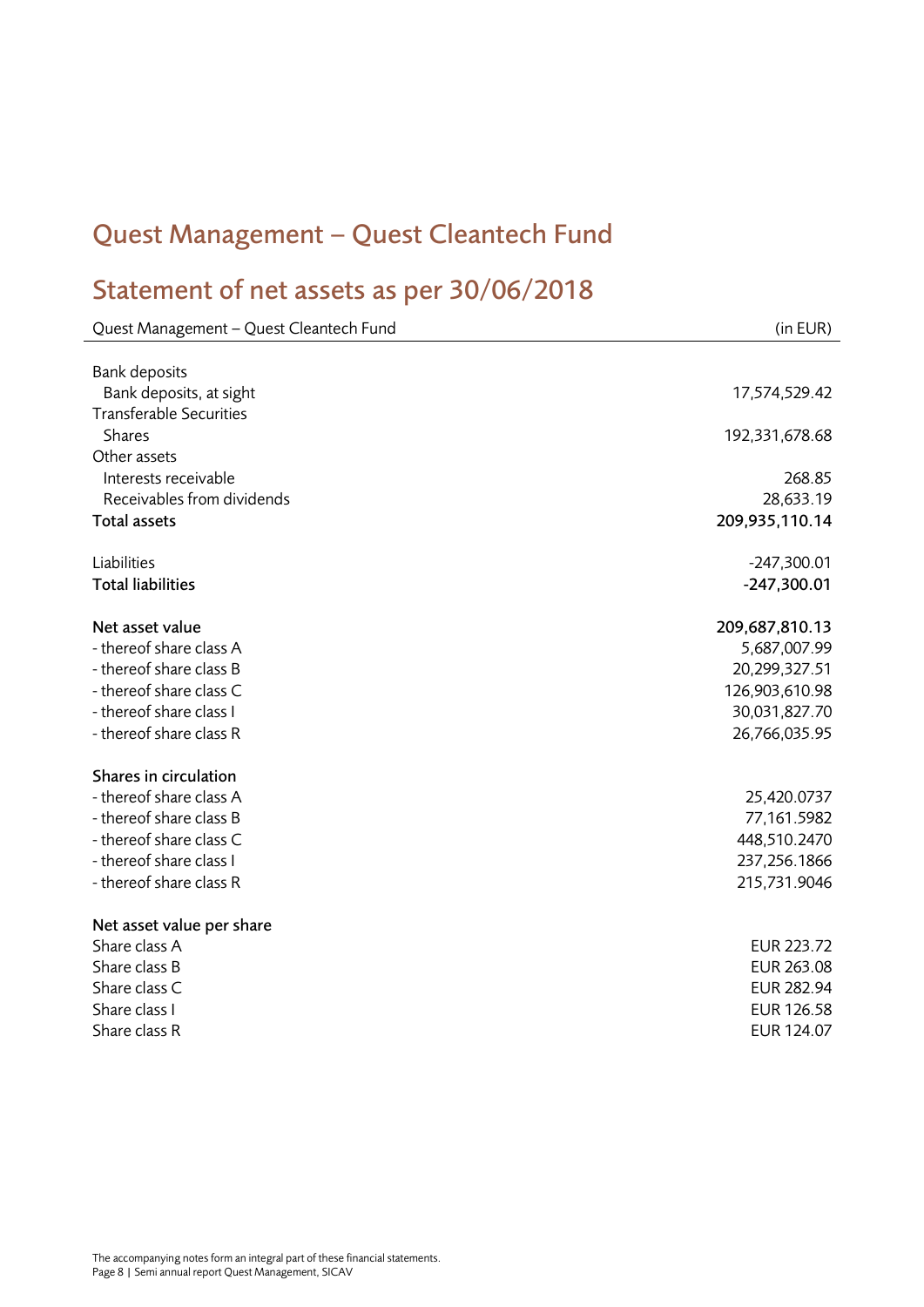# <span id="page-8-0"></span>Profit and loss accounts from 01/01/2018 until 30/06/2018

| Quest Management - Quest Cleantech Fund                                                                                                                                     | (in EUR)                                                                                             |
|-----------------------------------------------------------------------------------------------------------------------------------------------------------------------------|------------------------------------------------------------------------------------------------------|
| Income from bank deposits<br>Income from securities                                                                                                                         | 366.81                                                                                               |
| Equities                                                                                                                                                                    | 2,337,289.73                                                                                         |
| Total income                                                                                                                                                                | 2,337,656.54                                                                                         |
| Interest paid on bank overdraft<br>All-in-fee<br>Investment management fees<br>Performance fees<br>Depositary bank fees<br>Taxe d'abonnement<br>Audit fees<br>Other charges | 26,416.21<br>99,007.59<br>732,154.10<br>41,123.89<br>47,680.45<br>49,446.09<br>6,407.70<br>65,833.36 |
| Total expense                                                                                                                                                               | 1,068,069.39                                                                                         |
| Net investment income                                                                                                                                                       | 1,269,587.15                                                                                         |
| Realised capital gains (losses)                                                                                                                                             | 3,139,255.00                                                                                         |
| <b>Realised income</b>                                                                                                                                                      | 4,408,842.15                                                                                         |
| Net change in unrealised capital gains (losses)                                                                                                                             | $-229,061.70$                                                                                        |
| Net income                                                                                                                                                                  | 4,179,780.45                                                                                         |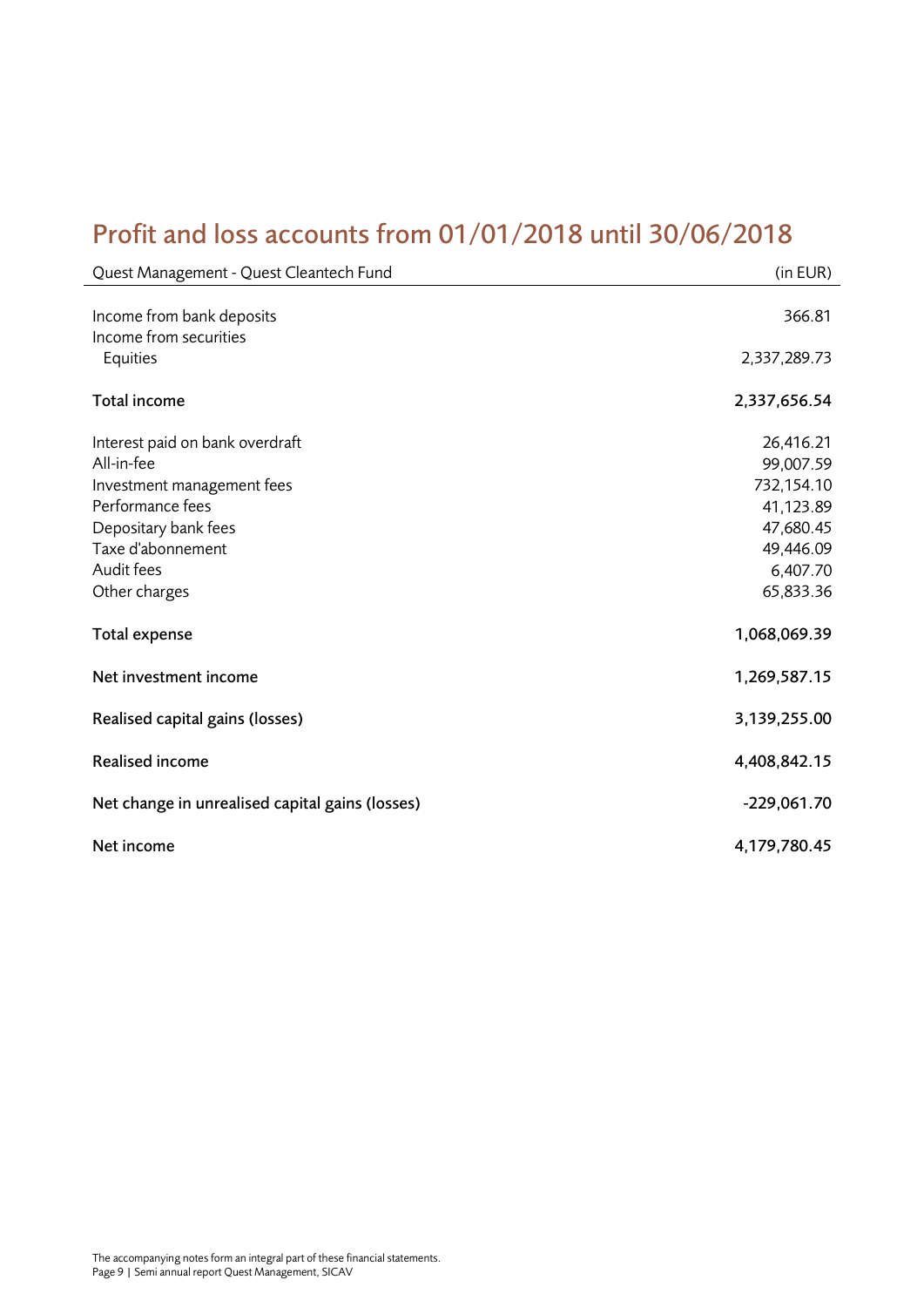# <span id="page-9-0"></span>Three -year comparison

Quest Management - Quest Cleantech Fund (in EUR)

| Net assets            |                |
|-----------------------|----------------|
| 31/12/2016            | 59,548,274.11  |
| - Share class A       | 6,502,331.30   |
| - Share class B       | 8,619,036.37   |
| - Share class C       | 37,286,749.36  |
| - Share class I       | 2,766,066.34   |
| - Share class R       | 4,374,090.74   |
| 31/12/2017            | 167,336,495.08 |
| - Share class A       | 7,083,802.43   |
| - Share class B       | 17,013,376.34  |
| - Share class C       | 108,783,593.85 |
| - Share class I       | 4,915,465.31   |
| - Share class R       | 29,540,257.15  |
| 30/06/2018            | 209,687,810.13 |
| - Share class A       | 5,687,007.99   |
| - Share class B       | 20,299,327.51  |
| - Share class C       | 126,903,610.98 |
| - Share class I       | 30,031,827.70  |
| - Share class R       | 26,766,035.95  |
|                       |                |
| Shares in circulation |                |
| 31/12/2016            |                |
| - Share class A       | 34,053.6380    |
| - Share class B       | 39,305.0647    |
| - Share class C       | 159,581.3666   |
| - Share class I       | 26,467.6019    |
| - Share class R       | 42,311.7089    |
| 31/12/2017            |                |
| - Share class A       | 32,253.3154    |
| - Share class B       | 65,956.1541    |
| - Share class C       | 393, 293. 3578 |
| - Share class I       | 39,723.7577    |
| - Share class R       | 242,861.4803   |
| 30/06/2018            |                |
| - Share class A       | 25,420.0737    |
| - Share class B       | 77,161.5982    |
| - Share class C       | 448,510.2470   |
| - Share class I       | 237,256.1866   |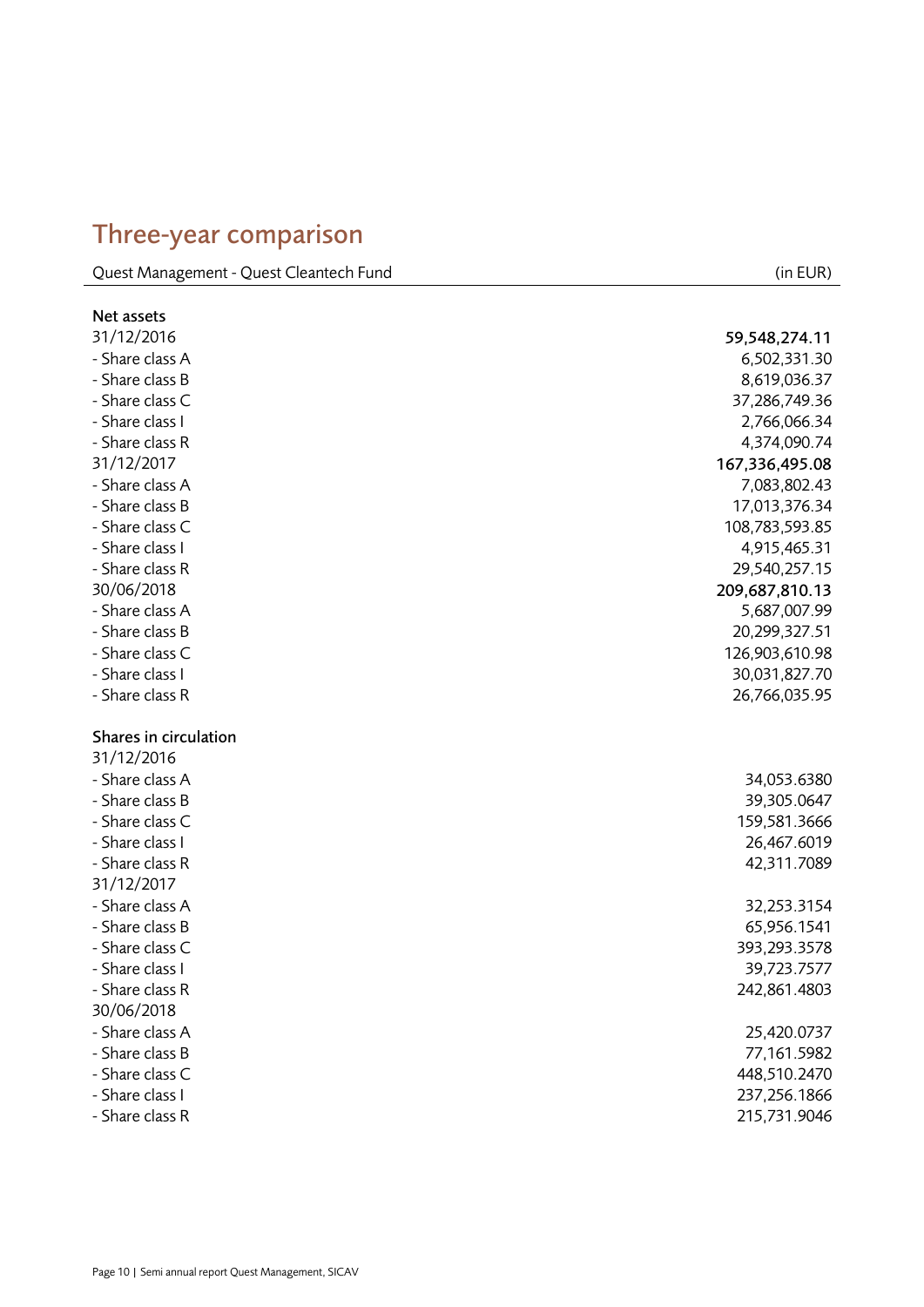#### Net asset value per share

| 31/12/2016      |        |
|-----------------|--------|
| - Share class A | 190.94 |
| - Share class B | 219.29 |
| - Share class C | 233.65 |
| - Share class I | 104.51 |
| - Share class R | 103.38 |
| 31/12/2017      |        |
| - Share class A | 219.63 |
| - Share class B | 257.95 |
| - Share class C | 276.60 |
| - Share class I | 123.74 |
| - Share class R | 121.63 |
| 30/06/2018      |        |
| - Share class A | 223.72 |
| - Share class B | 263.08 |
| - Share class C | 282.94 |
| - Share class I | 126.58 |
| - Share class R | 124.07 |
|                 |        |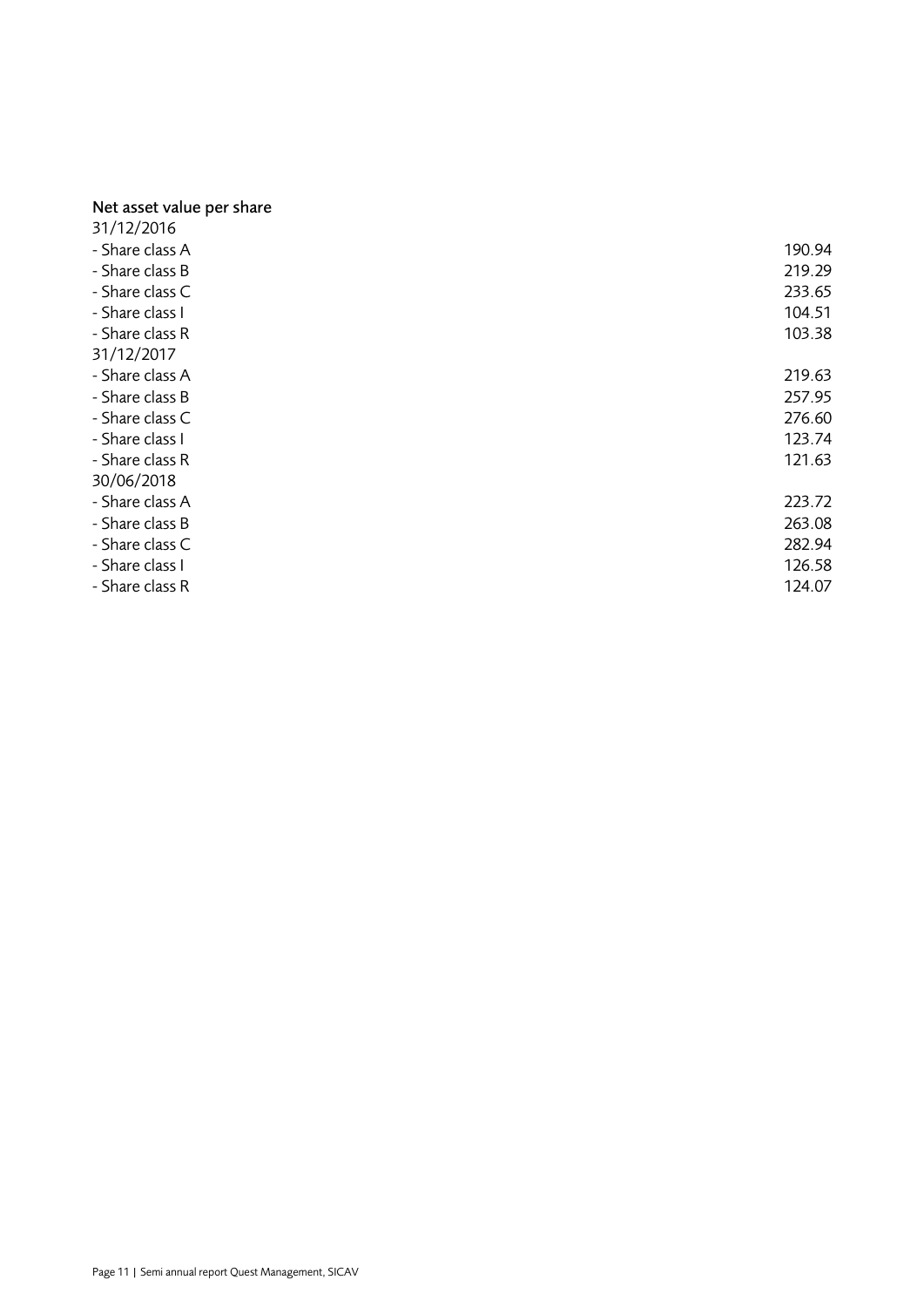# <span id="page-11-0"></span>Change in net assets

| Quest Management - Quest Cleantech Fund | (in EUR)       |
|-----------------------------------------|----------------|
| Net assets, beginning of period         | 167,336,495.08 |
| Subscriptions                           | 81,995,671.99  |
| Redemptions                             | -43,824,137.39 |
| Net income                              | 4,179,780.45   |
| Net assets, end of period               | 209,687,810.13 |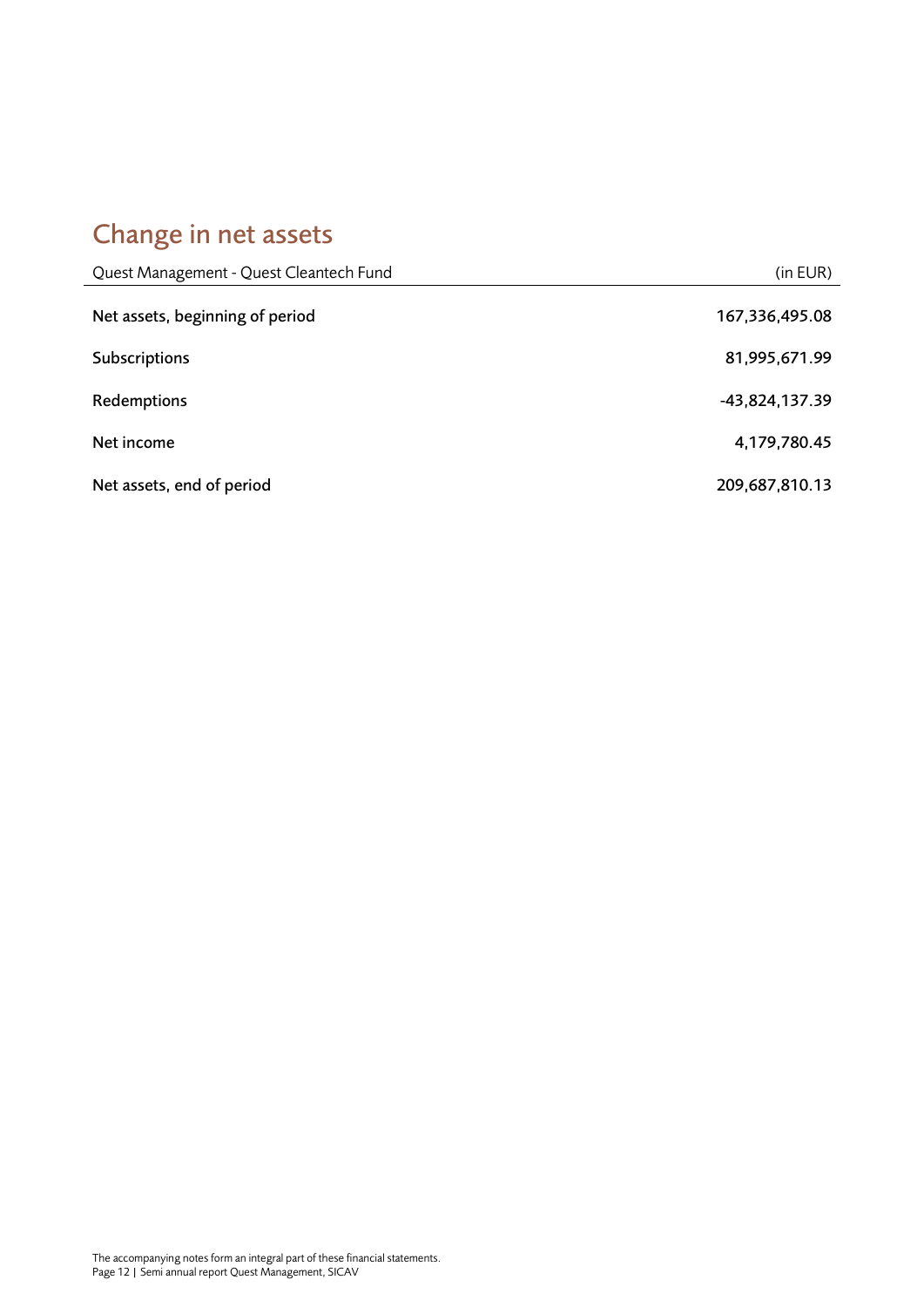# <span id="page-12-0"></span>Shares in circulation

Quest Management - Quest Cleantech Fund

# Balance, beginning of period - Share class A 32,253.3154 - Share class B 65,956.1541 - Share class C 393,293.3578 - Share class I 39,723.7577 - Share class R 242,861.4803 Issued Shares - Share class A 1,849.5792 - Share class B 39,837.9577 - Share class C 98,438.2198 - Share class I 208,468.8359 - Share class R 142,606.7571 Redeemed Shares - Share class A 8,682.8209 - Share class B 28,632.5136 - Share class C 43,221.3306 - Share class I 10,936.4070 - Share class R 169,736.3328 Balance, end of period - Share class A 25,420.0737 - Share class B 77,161.5982 - Share class C 448,510.2470 - Share class I 237,256.1866 - Share class R 215,731.9046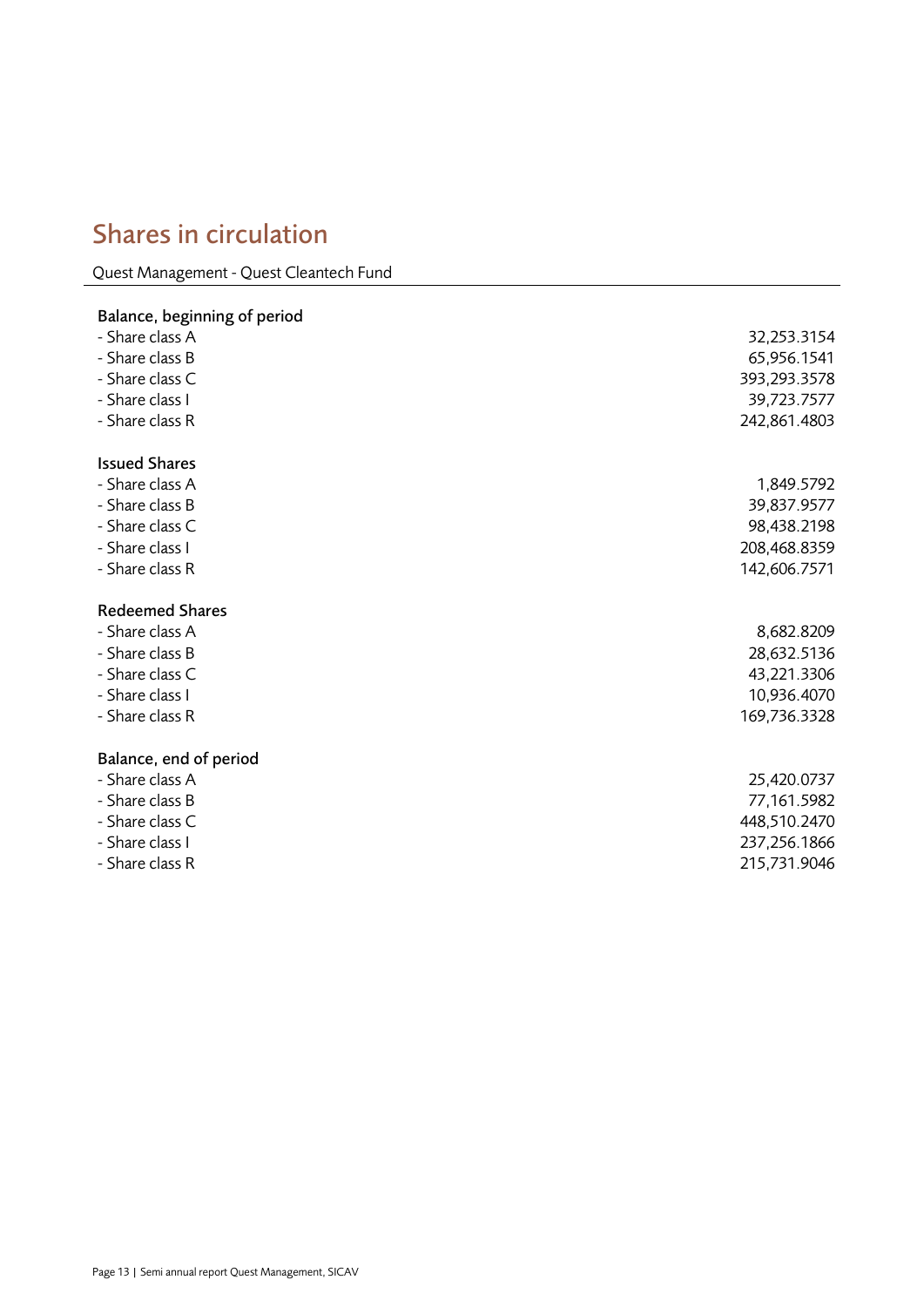# <span id="page-13-0"></span>Assets as per 30/06/2018

|                                                                                  |              |            |          |        |                        | Value      | % of       |
|----------------------------------------------------------------------------------|--------------|------------|----------|--------|------------------------|------------|------------|
| Description                                                                      | <b>ISIN</b>  | Ccy        | quantity | Price  | Cost in EUR            | in EUR     | <b>NAV</b> |
|                                                                                  |              |            |          |        |                        |            |            |
| Transferable securities, that are listed or traded on an official stock exchange |              |            |          |        |                        |            |            |
| <b>Shares</b>                                                                    |              |            |          |        |                        |            |            |
| Shares in Austria                                                                |              |            |          |        |                        |            |            |
| Andritz I                                                                        | AT0000730007 | <b>EUR</b> | 265,000  | 45.46  | 12,188,521             | 12,046,900 | 5.75       |
| Lenzing I                                                                        | AT0000644505 | <b>EUR</b> | 53,000   | 103.40 | 7,044,165              | 5,480,200  | 2.61       |
| Mayr-Melnhof Kart I                                                              | AT0000938204 | <b>EUR</b> | 85,411   | 115.60 | 9,522,931              | 9,873,512  | 4.71       |
| Total Shares in Austria                                                          |              |            |          |        |                        | 27,400,612 | 13.07      |
|                                                                                  |              |            |          |        |                        |            |            |
| Shares in Belgium                                                                |              |            |          |        |                        |            |            |
| CFE(N)                                                                           | BE0003883031 | <b>EUR</b> | 80,702   | 106.00 | 9,174,536              | 8,554,412  | 4.08       |
| Jensen-Group (N)                                                                 | BE0003858751 | <b>EUR</b> | 185,485  | 34.50  | 5,685,542              | 6,399,233  | 3.05       |
| Melexis (N)                                                                      | BE0165385973 | <b>EUR</b> | 79,750   | 79.50  | 5,732,895              | 6,340,125  | 3.02       |
| Umicore (N)                                                                      | BE0974320526 | <b>EUR</b> | 100,000  | 49.15  | 2,412,498              | 4,915,000  | 2.34       |
| <b>Total Shares in Belgium</b>                                                   |              |            |          |        |                        | 26,208,770 | 12.50      |
| Shares in France                                                                 |              |            |          |        |                        |            |            |
| <b>Bureau Veritas</b>                                                            | FR0006174348 | <b>EUR</b> |          | 22.86  |                        | 7,338,060  | 3.50       |
|                                                                                  |              | <b>EUR</b> | 321,000  | 69.20  | 7,019,589<br>3,159,455 |            |            |
| Envea                                                                            | FR0010278762 | <b>EUR</b> | 55,370   |        |                        | 3,831,604  | 1.83       |
| <b>EXEL INDUSTRIES P</b>                                                         | FR0004527638 |            | 64,021   | 96.00  | 6,260,517              | 6,146,016  | 2.93       |
| Plastic Omnium                                                                   | FR0000124570 | <b>EUR</b> | 240,000  | 36.21  | 9,541,537              | 8,690,400  | 4.14       |
| <b>Total Shares in France</b>                                                    |              |            |          |        |                        | 26,006,080 | 12.40      |
| Shares in Germany                                                                |              |            |          |        |                        |            |            |
| Nabaltec I                                                                       | DE000A0KPPR7 | <b>EUR</b> | 187,145  | 22.00  | 3,414,015              | 4,117,190  | 1.96       |
| NORMA Group (N)                                                                  | DE000A1H8BV3 | <b>EUR</b> | 220,000  | 58.75  | 11,606,735             | 12,925,000 | 6.16       |
| Steico                                                                           | DE000A0LR936 | <b>EUR</b> | 236,400  | 25.50  | 4,993,617              | 6,028,200  | 2.87       |
| <b>Total Shares in Germany</b>                                                   |              |            |          |        |                        | 23,070,390 | 11.00      |
|                                                                                  |              |            |          |        |                        |            |            |
| Shares in Ireland                                                                |              |            |          |        |                        |            |            |
| Kerry Grp-A-(N)                                                                  | IE0004906560 | <b>EUR</b> | 85,500   | 89.60  | 6,828,909              | 7,660,800  | 3.65       |
| Kingspan Grp                                                                     | IE0004927939 | <b>EUR</b> | 310,000  | 42.88  | 9,704,075              | 13,292,800 | 6.34       |
| Total Shares in Ireland                                                          |              |            |          |        |                        | 20,953,600 | 9.99       |
|                                                                                  |              |            |          |        |                        |            |            |
| Shares in Netherlands                                                            |              |            |          |        |                        |            |            |
| Aalberts Ind Br                                                                  | NL0000852564 | <b>EUR</b> | 323,766  | 41.02  | 11,865,975             | 13,280,881 | 6.33       |
| Accell Group Br                                                                  | NL0009767532 | <b>EUR</b> | 236,196  | 18.30  | 5,200,247              | 4,322,387  | 2.06       |
| Corbion                                                                          | NL0010583399 | <b>EUR</b> | 169,000  | 27.30  | 3,803,384              | 4,613,700  | 2.20       |
| ForFarmers (N)                                                                   | NL0011832811 | <b>EUR</b> | 842,500  | 11.14  | 7,981,965              | 9,385,450  | 4.48       |
| <b>Total Shares in Netherlands</b>                                               |              |            |          |        |                        | 31,602,418 | 15.07      |
|                                                                                  |              |            |          |        |                        |            |            |
| Shares in Norway                                                                 |              |            |          |        |                        |            |            |
| Tomra Systems (N)                                                                | NO0005668905 | <b>NOK</b> | 247,279  | 171.00 | 2,105,154              | 4,443,597  | 2.12       |
| <b>Total Shares in Norway</b>                                                    |              |            |          |        |                        | 4,443,597  | 2.12       |
|                                                                                  |              |            |          |        |                        |            |            |
| Shares in Sweden                                                                 |              |            |          |        |                        |            |            |
| NIBE Industrie Rg-B (N)                                                          | SE0008321293 | <b>SEK</b> | 870,000  | 96.14  | 6,291,965              | 8,008,055  | 3.82       |
| Total Shares in Sweden                                                           |              |            |          |        |                        | 8,008,055  | 3.82       |
|                                                                                  |              |            |          |        |                        |            |            |
| <b>Shares in United States</b>                                                   |              |            |          |        |                        |            |            |
| Hexcel (N)                                                                       | US4282911084 | <b>USD</b> | 228,000  | 66.38  | 10,688,840             | 12,963,600 | 6.18       |
| Wabtec (N)                                                                       | US9297401088 | <b>USD</b> | 64,000   | 98.58  | 4,284,070              | 5,404,087  | 2.58       |
| Waste Management                                                                 | US94106L1098 | <b>USD</b> | 90,000   | 81.34  | 6,284,124              | 6,270,472  | 2.99       |

Details of changes in investments for the period are available, free of charges, at the Company's head office as well as all Paying Agent. The accompanying notes form an integral part of these financial statements.

Page 14 | Semi annual report Quest Management, SICAV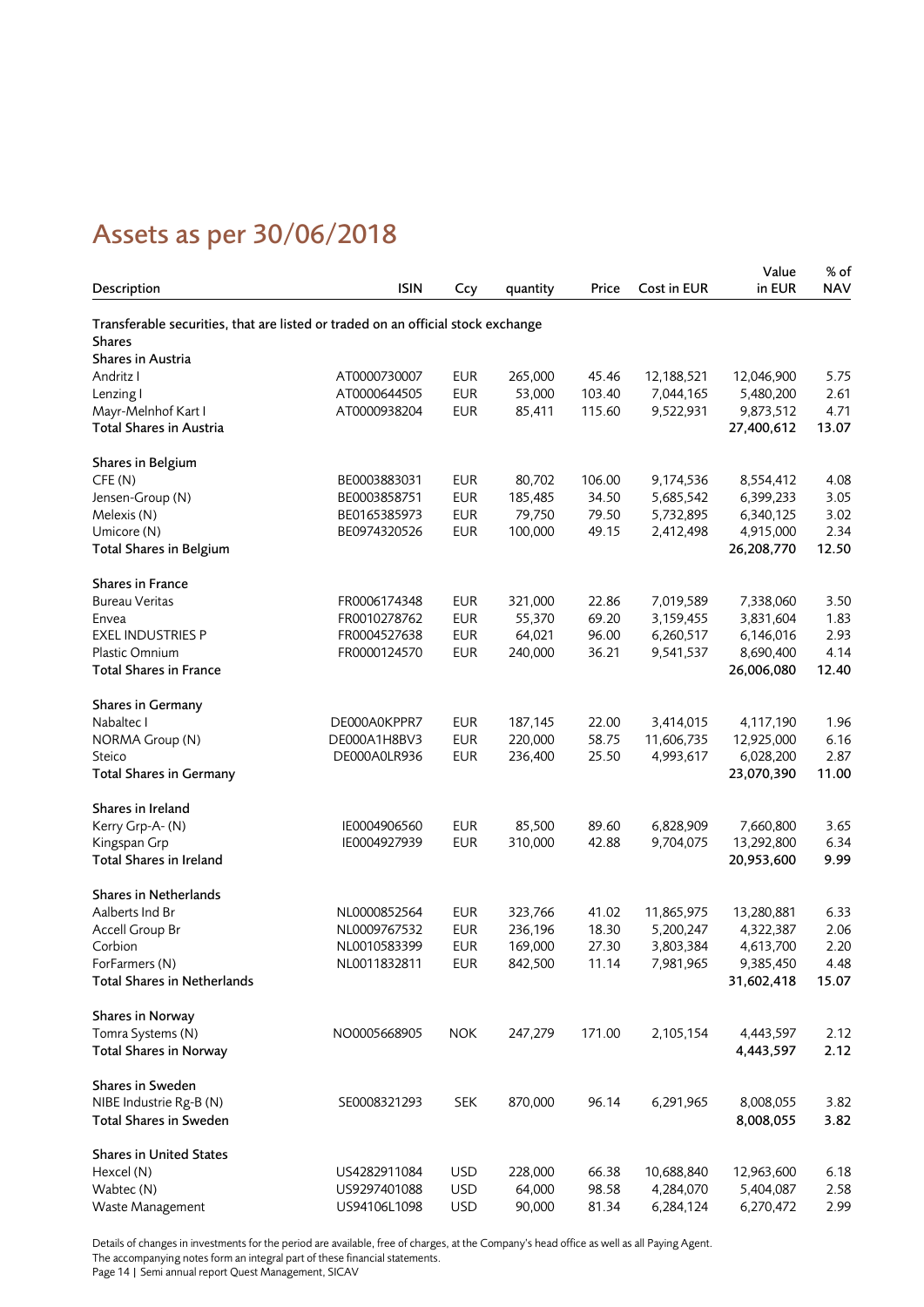|                                                                                        |             |     |          |       |             | Value       | % of       |
|----------------------------------------------------------------------------------------|-------------|-----|----------|-------|-------------|-------------|------------|
| Description                                                                            | <b>ISIN</b> | Ccy | quantity | Price | Cost in EUR | in EUR      | <b>NAV</b> |
| <b>Total Shares in United States</b>                                                   |             |     |          |       |             | 24,638,158  | 11.75      |
| <b>Total Shares</b>                                                                    |             |     |          |       |             | 192,331,679 | 91.72      |
| Total Transferable securities, that are listed or traded on an official stock exchange |             |     |          |       |             | 192,331,679 | 91.72      |
| <b>Total Transferable securities</b>                                                   |             |     |          |       |             | 192,331,679 | 91.72      |
| <b>Bank deposits</b>                                                                   |             |     |          |       |             | 17,574,529  | 8.38       |
| Other assets                                                                           |             |     |          |       |             | 28.902      | 0.01       |
| Total assets                                                                           |             |     |          |       |             | 209,935,110 | 100.12     |
| Liabilities                                                                            |             |     |          |       |             | $-247.300$  | $-0.12$    |
| Net assets                                                                             |             |     |          |       |             | 209,687,810 | 100.00     |

# <span id="page-14-0"></span>Derivative instruments

During the period, there were no transactions in derivative instruments.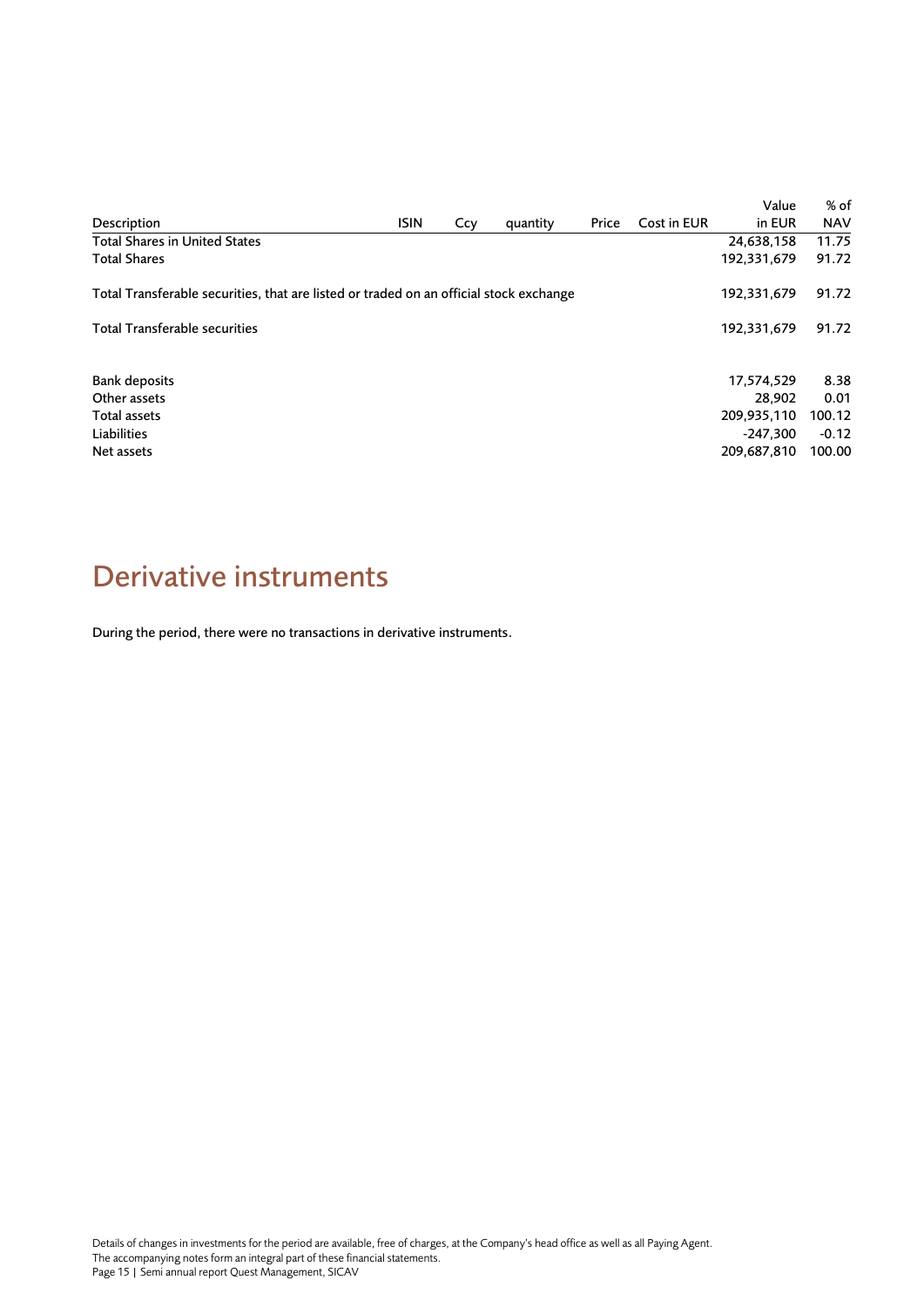# <span id="page-15-0"></span>Quest Management - Quest+

# <span id="page-15-1"></span>Statement of net assets as per 30/06/2018

| Quest Management - Quest+  | (in EUR)     |
|----------------------------|--------------|
|                            |              |
| <b>Bank deposits</b>       |              |
| Bank deposits, at sight    | 215,963.97   |
| <b>Securities</b>          |              |
| Shares                     | 3,918,753.35 |
| Other assets               |              |
| Interests receivable       | 6.59         |
| Receivables from dividends | 68.25        |
| Total assets               | 4,134,792.16 |
|                            |              |
| Liabilities                | $-3,383.95$  |
| <b>Total liabilities</b>   | $-3,383.95$  |
|                            |              |
| Net asset value            | 4,131,408.21 |
| Shares in circulation      |              |
|                            | 41,057.6817  |
| Net asset value per share  |              |
| Share class C              | EUR 100.62   |
|                            |              |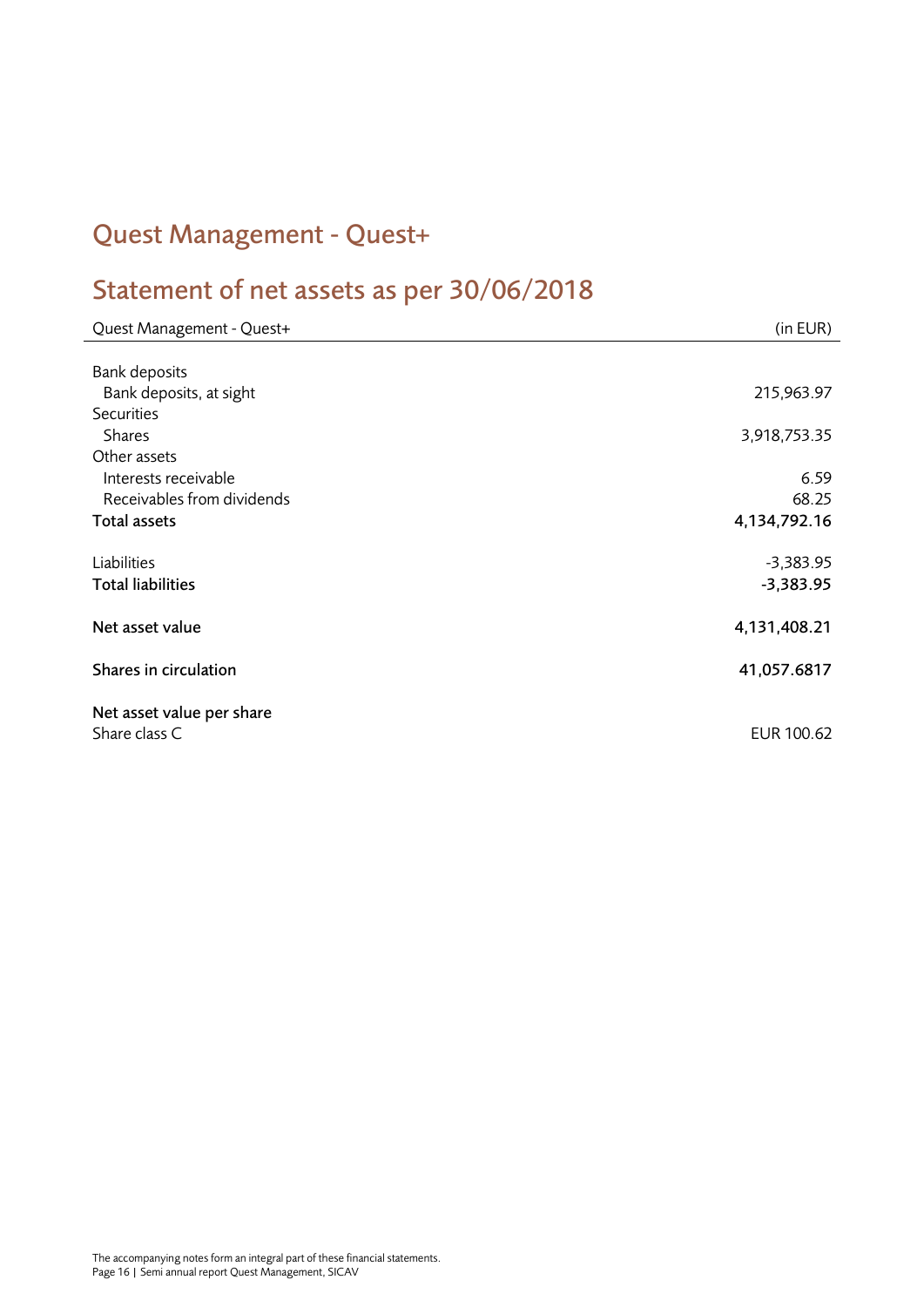# <span id="page-16-0"></span>Profit and loss accounts from 01/01/2018 until 30/06/2018

| Quest Management - Quest+                           | (in EUR)     |
|-----------------------------------------------------|--------------|
| Income from bank deposits<br>Income from securities | 6.59         |
| Equities                                            | 37,376.32    |
| Other income                                        | 380.00       |
| Total income                                        | 37,762.91    |
| All-in-fee                                          | 1,316.14     |
| Investment management fees                          | 9,981.12     |
| Depositary bank fees                                | 647.52       |
| Taxe d'abonnement                                   | 921.96       |
| Audit fees                                          | 105.96       |
| Other charges                                       | 1,901.40     |
| <b>Total expense</b>                                | 14,874.10    |
| Net investment income                               | 22,888.81    |
| Realised capital gains (losses)                     | 50,830.24    |
| <b>Realised income</b>                              | 73,719.05    |
| Net change in unrealised capital gains (losses)     | $-96,430.73$ |
| Net income                                          | $-22,711.68$ |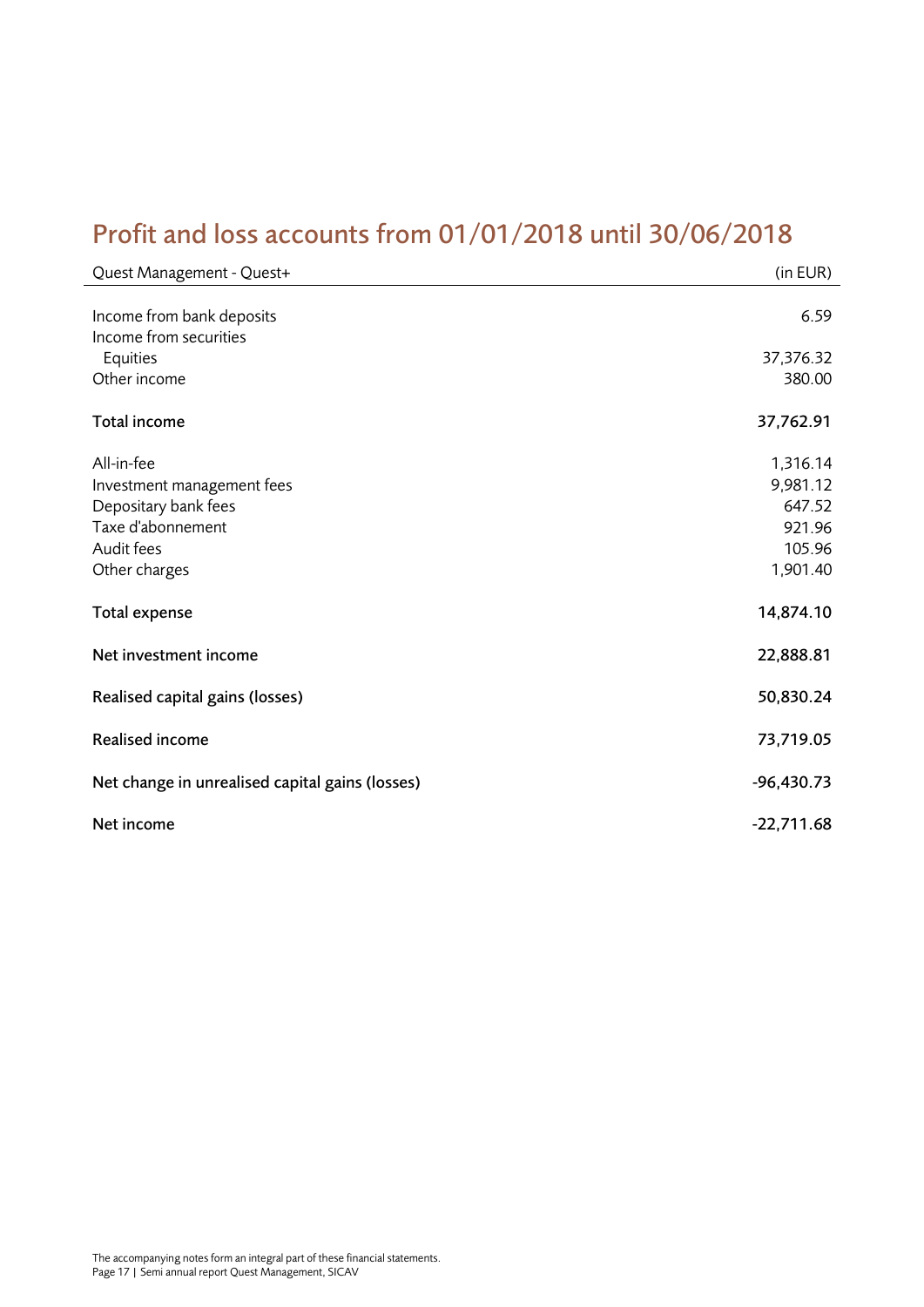# <span id="page-17-0"></span>Three-year comparison

| Quest Management - Quest+                              | (in EUR)                     |
|--------------------------------------------------------|------------------------------|
| Net assets<br>31/12/2017*<br>30/06/2018                | 1,205,273.59<br>4,131,408.21 |
| Shares in circulation<br>31/12/2017*<br>30/06/2018     | 12,150.0000<br>41,057.6817   |
| Net asset value per share<br>31/12/2017*<br>30/06/2018 | 99.20<br>100.62              |
| <b>A</b> Finish Linear and a contract and the          |                              |

\* First business year-end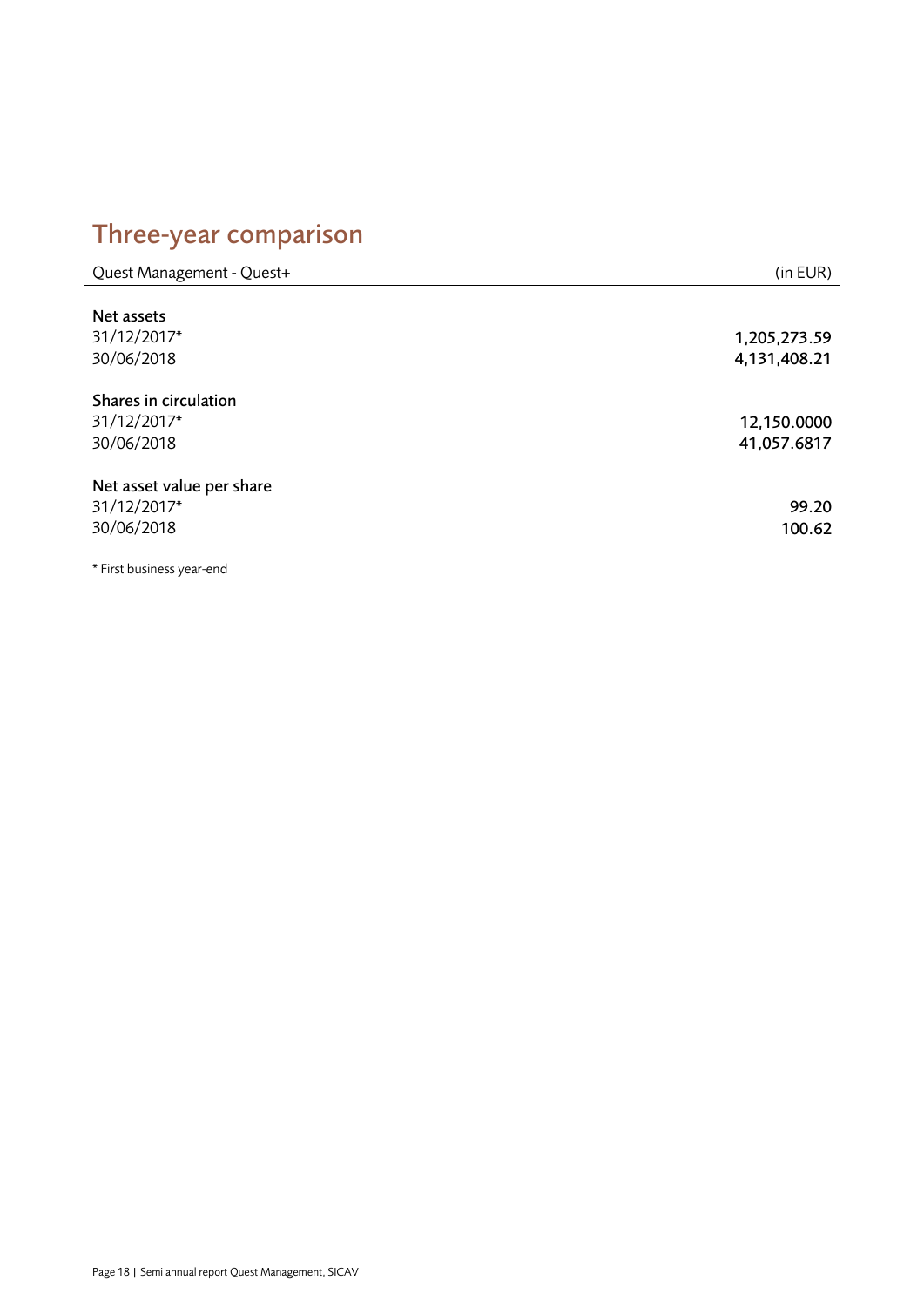# <span id="page-18-0"></span>Change in net assets

| Quest Management - Quest+       | (in EUR)     |
|---------------------------------|--------------|
| Net assets, beginning of period | 1,205,273.59 |
| Subscriptions                   | 2,948,846.30 |
| Redemptions                     | 0.00         |
| Net income                      | $-22,711.68$ |
| Net assets, end of period       | 4,131,408.21 |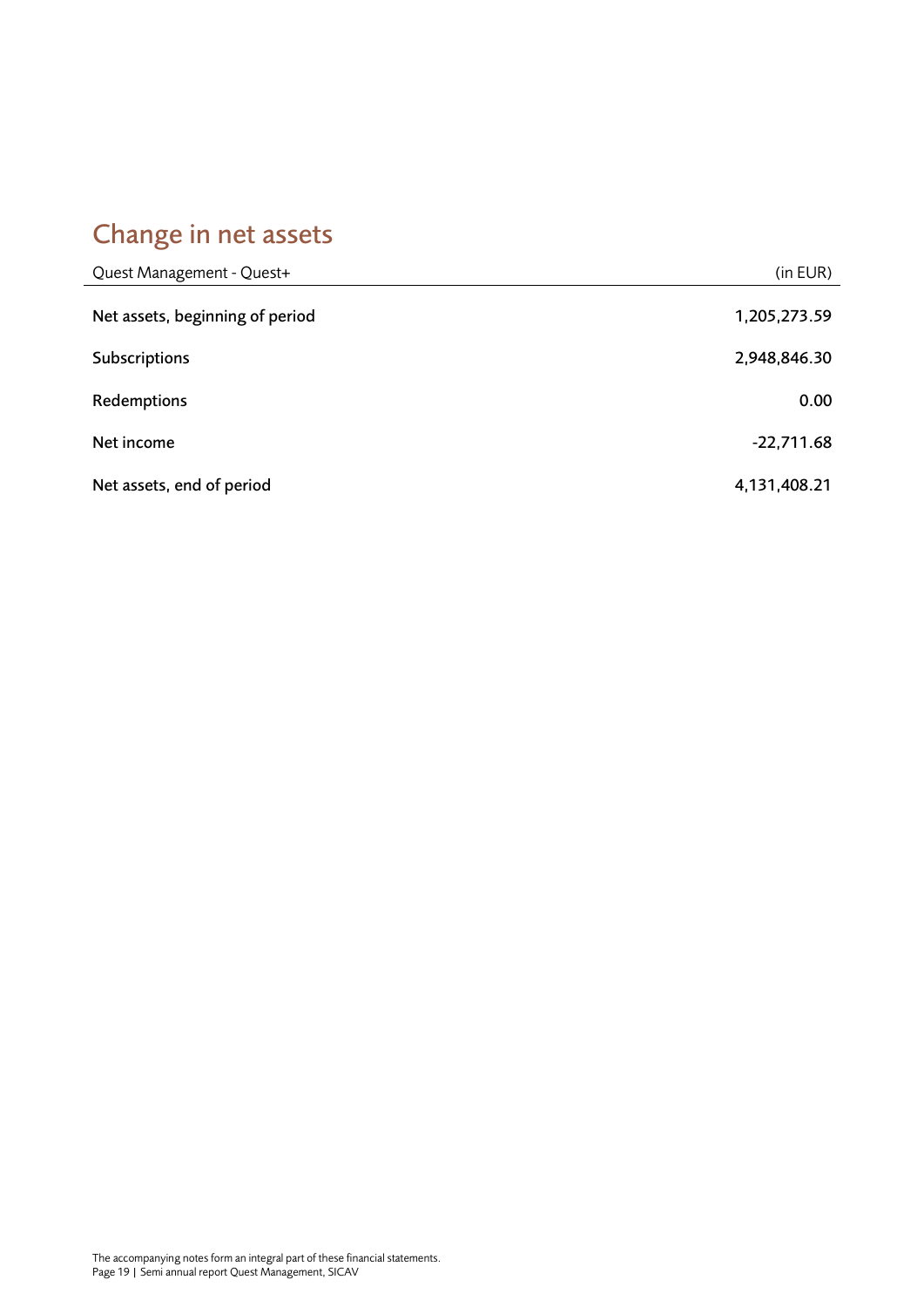# <span id="page-19-0"></span>Shares in circulation

| Quest Management - Quest+    |             |
|------------------------------|-------------|
| Balance, beginning of period | 12,150.0000 |
| <b>Issued Shares</b>         | 28,907.6817 |
| <b>Redeemed Shares</b>       | 0.0000      |
| Balance, end of period       | 41,057.6817 |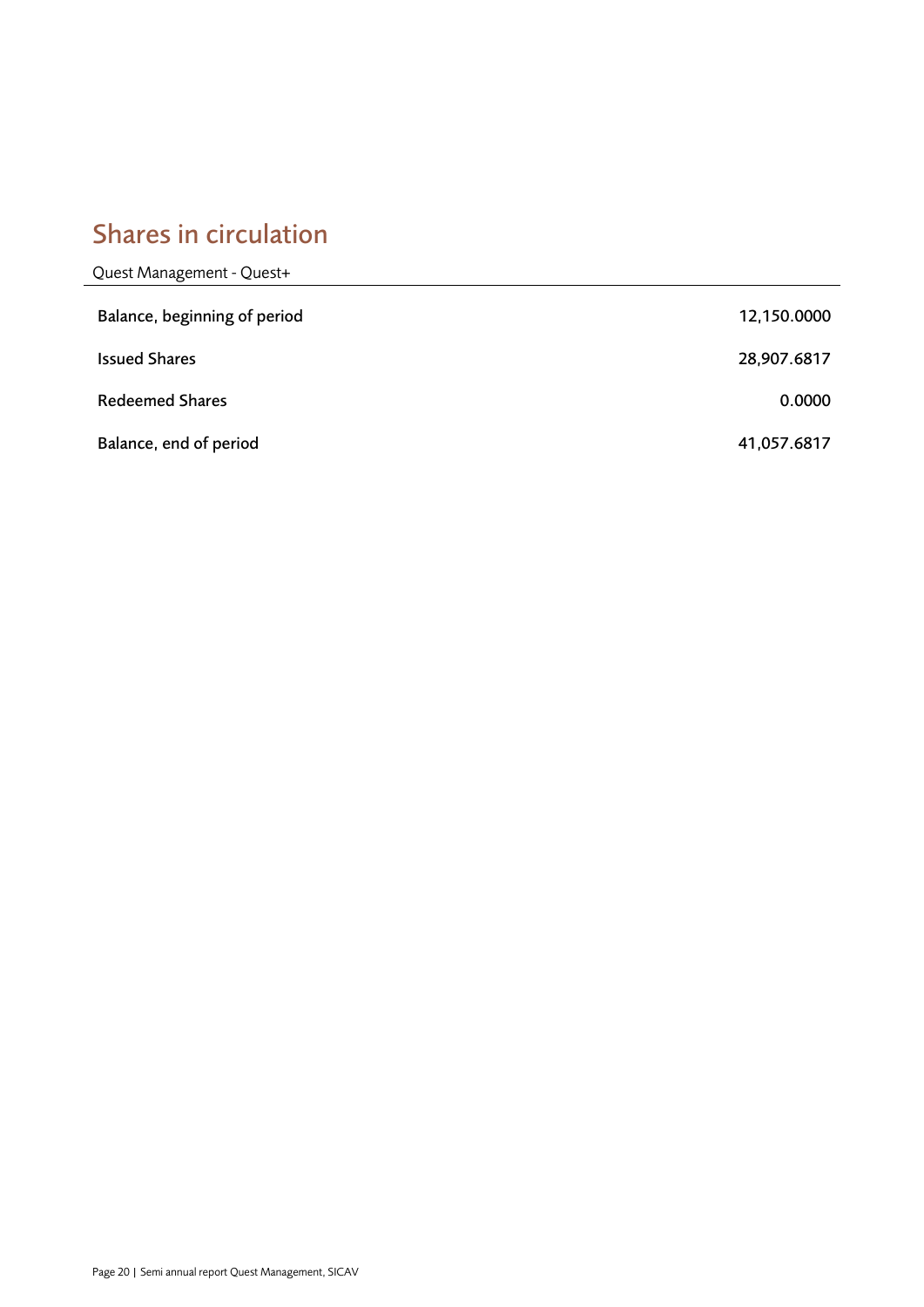# <span id="page-20-0"></span>Assets as per 30/06/2018

|                                                                                                   |              |            |          |        |             | Value     | % of       |
|---------------------------------------------------------------------------------------------------|--------------|------------|----------|--------|-------------|-----------|------------|
| Description                                                                                       | <b>ISIN</b>  | Ccy        | quantity | Price  | Cost in EUR | in EUR    | <b>NAV</b> |
|                                                                                                   |              |            |          |        |             |           |            |
| Transferable securities, that are listed or traded on an official stock exchange<br><b>Shares</b> |              |            |          |        |             |           |            |
| Shares in Austria                                                                                 |              |            |          |        |             |           |            |
| Andritz I                                                                                         | AT0000730007 | <b>EUR</b> | 3,000    | 45.46  | 132,279     | 136,380   | 3.30       |
| Lenzing I                                                                                         | AT0000644505 | <b>EUR</b> | 850      | 103.40 | 86,881      | 87,890    | 2.13       |
| Mayr-Melnhof Kart I                                                                               | AT0000938204 | <b>EUR</b> | 2,000    | 115.60 | 249,634     | 231,200   | 5.60       |
| Total Shares in Austria                                                                           |              |            |          |        |             | 455,470   | 11.02      |
|                                                                                                   |              |            |          |        |             |           |            |
| Shares in Belgium                                                                                 |              |            |          |        |             |           |            |
| Aliaxis (N)                                                                                       | BE0941243520 | <b>EUR</b> | 9,000    | 21.80  | 192,796     | 196,200   | 4.75       |
| EVS Broadcast Equ (N)                                                                             | BE0003820371 | <b>EUR</b> | 3,300    | 19.64  | 92,905      | 64,812    | 1.57       |
| Jensen-Group (N)                                                                                  | BE0003858751 | <b>EUR</b> | 3,500    | 34.50  | 147,003     | 120,750   | 2.92       |
| Melexis (N)                                                                                       | BE0165385973 | <b>EUR</b> | 1,700    | 79.50  | 141,004     | 135,150   | 3.27       |
| Miko (N)                                                                                          | BE0003731453 | <b>EUR</b> | 1,100    | 116.00 | 132,641     | 127,600   | 3.09       |
| Sioen Industries (N)                                                                              | BE0003743573 | <b>EUR</b> | 4,800    | 27.15  | 143,110     | 130,320   | 3.15       |
| <b>Total Shares in Belgium</b>                                                                    |              |            |          |        |             | 774,832   | 18.75      |
| <b>Shares in France</b>                                                                           |              |            |          |        |             |           |            |
| Delta Plus Grp                                                                                    | FR0013283108 | <b>EUR</b> | 1,750    | 46.60  | 86,898      | 81,550    | 1.97       |
| PHARMAGEST INTERACT                                                                               | FR0012882389 | <b>EUR</b> | 1,932    | 58.80  | 90,484      | 113,602   | 2.75       |
| Synergie                                                                                          | FR0000032658 | <b>EUR</b> | 3,700    | 42.20  | 184,247     | 156,140   | 3.78       |
| <b>Total Shares in France</b>                                                                     |              |            |          |        |             | 351,292   | 8.50       |
| Shares in Germany                                                                                 |              |            |          |        |             |           |            |
| adidas (N)                                                                                        | DE000A1EWWW0 | <b>EUR</b> | 800      | 186.95 | 155,455     | 149,560   | 3.62       |
| CEWE Stift I                                                                                      | DE0005403901 | <b>EUR</b> | 3,000    | 79.20  | 257,230     | 237,600   | 5.75       |
| Fresenius I                                                                                       | DE0005785604 | <b>EUR</b> | 3,900    | 68.80  | 259,717     | 268,320   | 6.49       |
| <b>NEXUS1</b>                                                                                     | DE0005220909 | <b>EUR</b> | 3,750    | 27.50  | 95,535      | 103,125   | 2.50       |
| NORMA Group (N)                                                                                   | DE000A1H8BV3 | <b>EUR</b> | 3,250    | 58.75  | 185,853     | 190,938   | 4.62       |
| Technotrans (N)                                                                                   | DE000A0XYGA7 | <b>EUR</b> | 4,500    | 37.25  | 191,793     | 167,625   | 4.06       |
| <b>Total Shares in Germany</b>                                                                    |              |            |          |        |             | 1,117,168 | 27.04      |
|                                                                                                   |              |            |          |        |             |           |            |
| Shares in Ireland                                                                                 |              |            |          |        |             |           |            |
| Kingspan Grp                                                                                      | IE0004927939 | <b>EUR</b> | 4,000    | 42.88  | 148,521     | 171,520   | 4.15       |
| Total Produce (N)                                                                                 | IE00B1HDWM43 | <b>EUR</b> | 72,000   | 2.22   | 176,826     | 159,840   | 3.87       |
| <b>Total Shares in Ireland</b>                                                                    |              |            |          |        |             | 331,360   | 8.02       |
| Shares in Netherlands                                                                             |              |            |          |        |             |           |            |
| ForFarmers (N)                                                                                    | NL0011832811 | <b>EUR</b> | 16,000   | 11.14  | 171,717     | 178,240   | 4.31       |
| <b>TKH Group</b>                                                                                  | NL0000852523 | <b>EUR</b> | 4,600    | 54.40  | 246,279     | 250,240   | 6.06       |
| <b>Total Shares in Netherlands</b>                                                                |              |            |          |        |             | 428,480   | 10.37      |
| Shares in Norway                                                                                  |              |            |          |        |             |           |            |
| Norway Roy Salmo (N)                                                                              | NO0010331838 | <b>NOK</b> | 6,000    | 181.80 | 118,322     | 114,630   | 2.77       |
| <b>Total Shares in Norway</b>                                                                     |              |            |          |        |             | 114,630   | 2.77       |
|                                                                                                   |              |            |          |        |             |           |            |
| Shares in Sweden                                                                                  |              |            |          |        |             |           |            |
| Husqvarna -B- (N)                                                                                 | SE0001662230 | <b>SEK</b> | 18,000   | 85.02  | 148,507     | 146,520   | 3.55       |
| Total Shares in Sweden                                                                            |              |            |          |        |             | 146,520   | 3.55       |
| <b>Shares in United States</b>                                                                    |              |            |          |        |             |           |            |
| Hexcel (N)                                                                                        | US4282911084 | <b>USD</b> | 3,500    | 66.38  | 187,833     | 199,003   | 4.82       |
|                                                                                                   |              |            |          |        |             |           |            |

Details of changes in investments for the period are available, free of charges, at the Company's head office as well as all Paying Agent. The accompanying notes form an integral part of these financial statements.

Page 21 | Semi annual report Quest Management, SICAV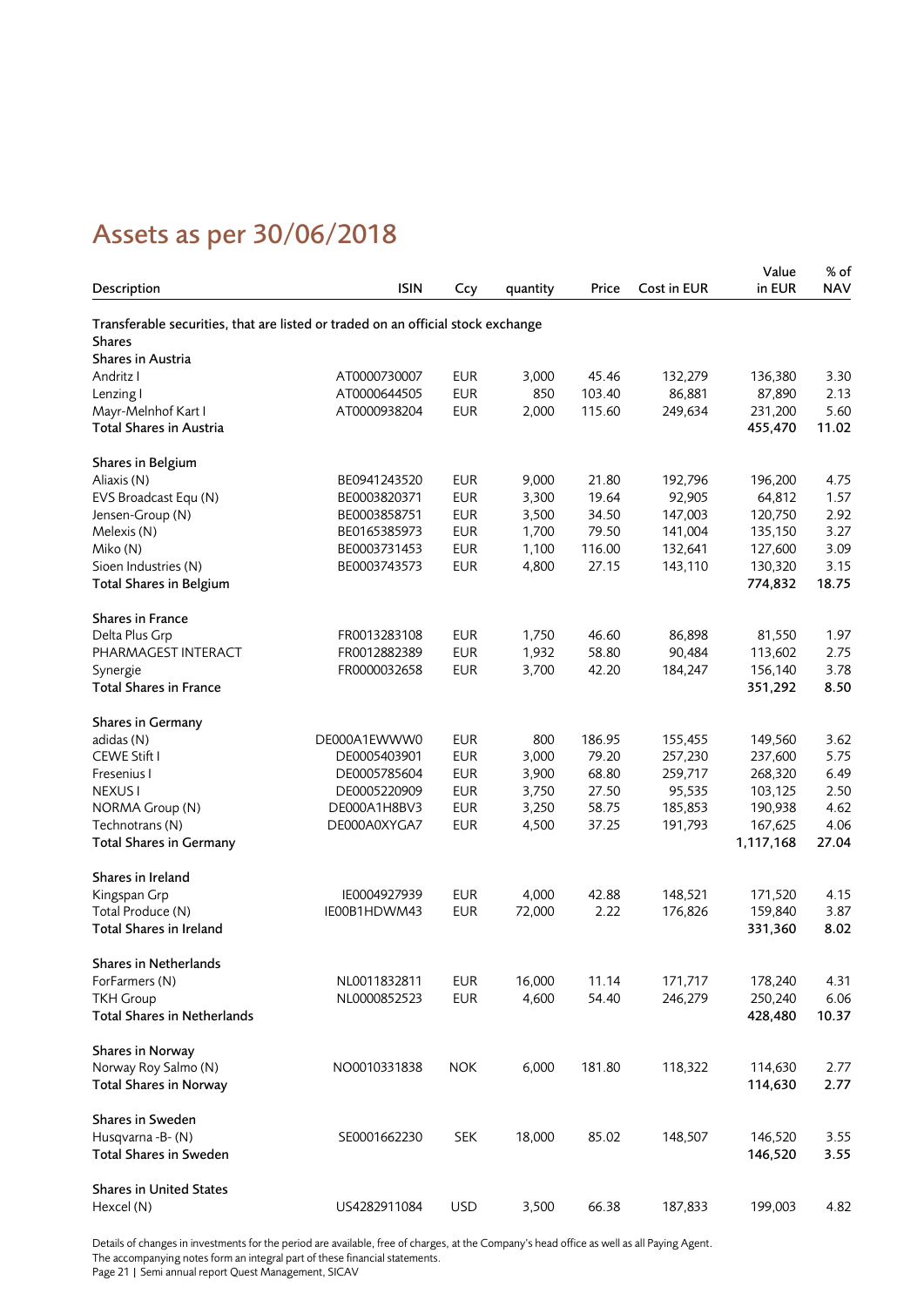|                                                                                        |             |     |          |       |             | Value     | % of       |
|----------------------------------------------------------------------------------------|-------------|-----|----------|-------|-------------|-----------|------------|
| Description                                                                            | <b>ISIN</b> | Ccy | quantity | Price | Cost in EUR | in EUR    | <b>NAV</b> |
| <b>Total Shares in United States</b>                                                   |             |     |          |       |             | 199,003   | 4.82       |
| <b>Total Shares</b>                                                                    |             |     |          |       |             | 3,918,753 | 94.85      |
| Total Transferable securities, that are listed or traded on an official stock exchange |             |     |          |       | 3,918,753   | 94.85     |            |
| <b>Total Transferable securities</b>                                                   |             |     |          |       |             | 3,918,753 | 94.85      |
| Bank deposits                                                                          |             |     |          |       |             | 215.964   | 5.23       |
| Other assets                                                                           |             |     |          |       |             | 75        | 0.00       |
| Total assets                                                                           |             |     |          |       |             | 4,134,792 | 100.08     |
| Liabilities                                                                            |             |     |          |       |             | -3.384    | $-0.08$    |
| Net assets                                                                             |             |     |          |       |             | 4,131,408 | 100.00     |

# <span id="page-21-0"></span>Derivative instruments

During the period, there were no transactions in derivative instruments.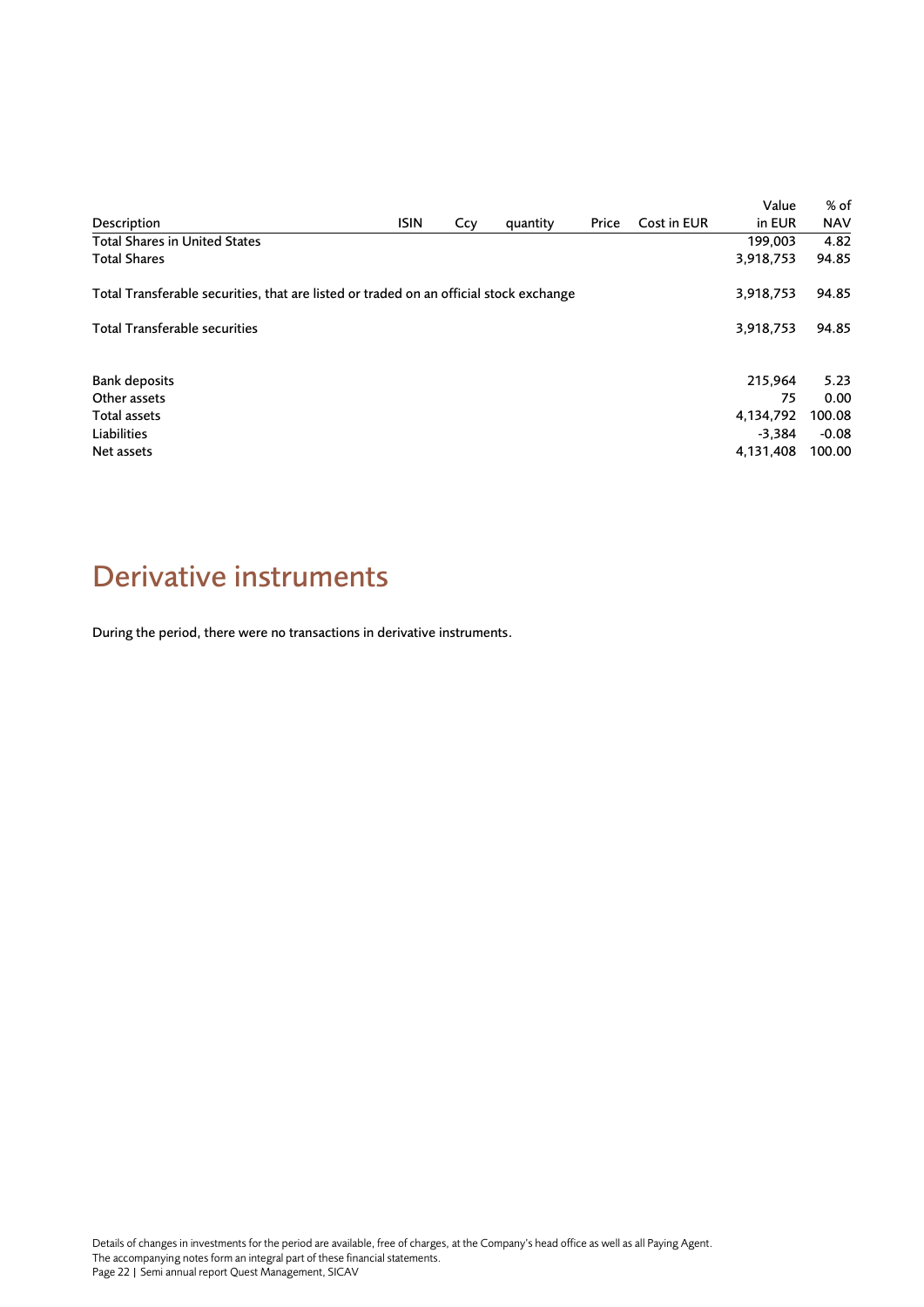# <span id="page-22-0"></span>Notes to the financial statements

### 1. General Information

Quest Management, SICAV (the "Fund") was incorporated in the Grand Duchy of Luxembourg on June 16, 2000 as a "Société Anonyme" qualifying as a "Société d'Investissement à Capital Variable" with multiple subfunds and is governed by Part I of the amended Luxembourg law of December 17, 2010 on undertakings for collective investment (the "2010 Law"). It is established for an undetermined duration from the date of incorporation.

The Board of Directors of the Company is responsible for the management and control of the Sub-Funds, including the determination of investment policy and has appointed VP Fund Solutions (Luxembourg) SA as the Company's management company pursuant to a Management Company Services Agreement dated April 1, 2013, as it may be amended from time to time. This agreement has been replaced and superseded by the Management Company Service Agreement dated December 15, 2017.

VP Fund Solutions (Luxembourg) SA is a public limited company ("société anonyme"). It was incorporated in Luxembourg under the denomination "De Maertelaere Luxembourg S.A." on January 28, 1993. Its articles of incorporation have last been amended on 18 May 2016. It has been incorporated for an unlimited period of time. Its registered office is at 26, avenue de la Liberté, L-1930 Luxembourg in the Grand Duchy of Luxembourg. Its share capital amounted to CHF 5,000,000 as at December 31, 2017.

The Fund presently contains two sub-funds (the "Sub-Fund"):

- Quest Management - Quest Cleantech Fund (denominated in EUR) - Quest Management – Quest+ (denominated in EUR)

# Consolidated figures

The combined financial statements of the Fund are expressed in EUR and are presented for information purposes only. They are equal to the sum of the corresponding items in the financial statements of each Sub-Fund.

The business year of the Fund begins on January 1 and ends on December 31.

These financial statements are prepared in accordance with the Luxembourg Generally Accepted Accounting Principles under the supervision of the Board of Directors of the Fund.

# 2. Summary of significant accounting policies

The Net Asset Value of each class or sub-class of shares of each Sub-Fund shall be expressed in the Sub-Fund's Base Currency as a per share figure and shall be determined on any Valuation Date, by the Management Company by dividing the value of the net assets of that Sub-Fund to be allocated to such class or sub-class of shares, being the value of the assets of that class or sub-class of shares of that Sub-Fund less its liabilities, on the Valuation Date, by the number of shares of that class or sub-class of the relevant Sub-Fund then outstanding.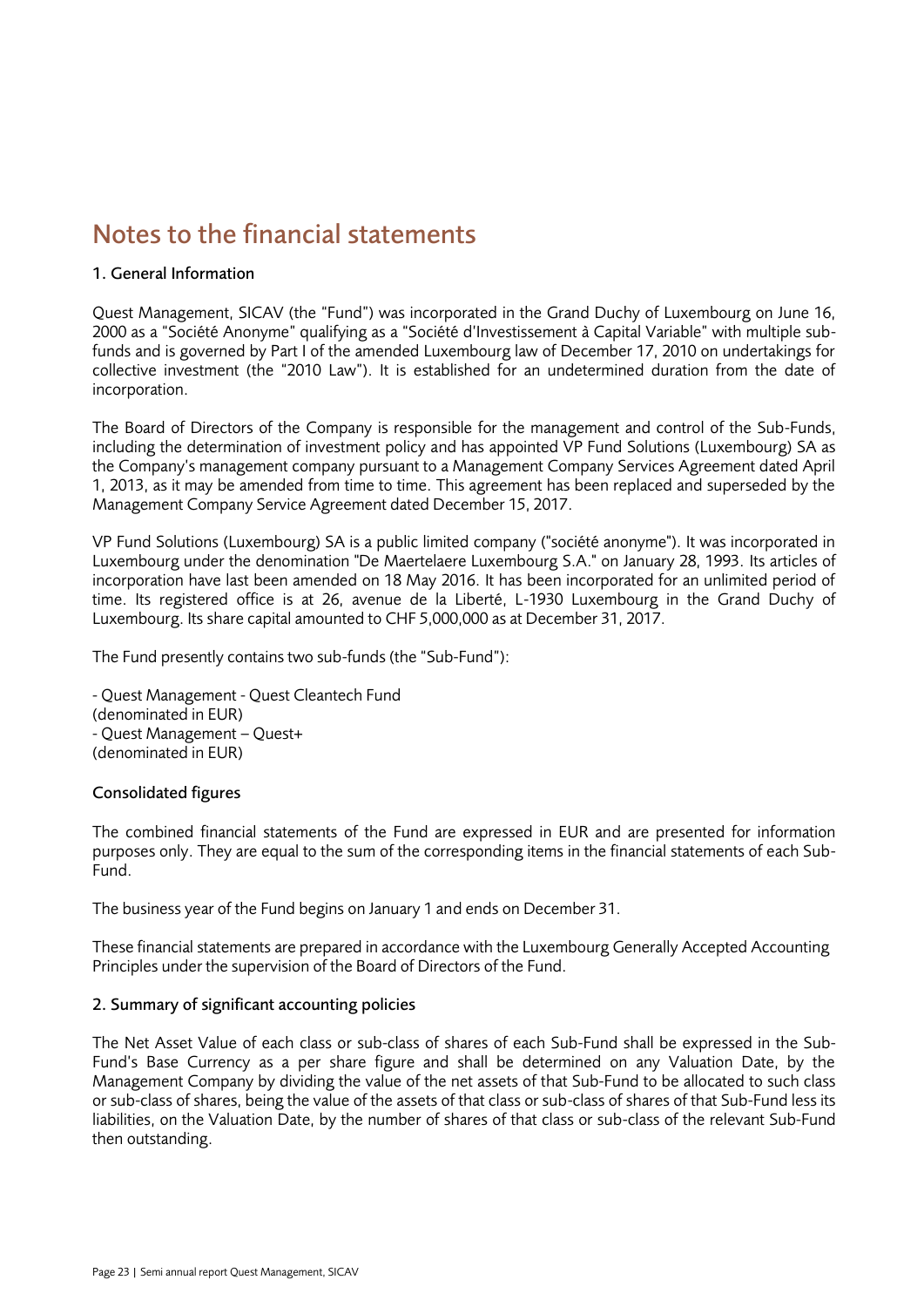The Net Asset Valuation takes place on each Luxembourg bank business day (the "Valuation Date"), i.e. on which banks are open all day in Luxembourg. 24 December in each year will not be considered as a business day.

The valuation shall be effected in the following manner:

A) The assets of the Company shall include:

- a) all cash in hand or in bank including the outstanding interest;
- b) all instruments and promissory notes due on demand and all accounts receivable,(including proceeds from the sale of securities for which the price has not yet been received);
- c) all securities, units, shares, bonds, options, subscription warrants and share rights and other investments and transferable securities which are owned by the Company;
- d) all dividends and distributions to be received by the Company in cash or insecurities (the Company may, however, make adjustments based on fluctuations of the market value of the transferable securities arising from practices such as ex dividend or ex right transactions);
- e) all outstanding interest earned on securities owned by the Company unless, however, such interest is included in the principal amount of said securities;
- f) the preliminary expenses of the Company if such were not amortized, and
- g) all other assets of any kind whatsoever including any expenses paid in advance.

The value of the assets of each class or sub-class of shares of each Sub-Fund is determined as follows:

- 1) Securities or money market instruments admitted to official listing on a stock exchange or which are traded on another regulated market which operates regularly and is recognized and open to the public in Europe (including the EU countries) or North or South America, Asia, Australia, New Zealand or Africa are valued on the base of the last known price. If the same security or instrument is quoted on different markets, the quotation of the main market for this security or instrument will be used. If there is no relevant quotation or if the quotations are not representative of the fair value, the evaluation will be done in good faith by the Board of Directors or its delegate with a view to establishing the probable sales price for such securities or instruments;
- 2) Non-listed securities or money market instruments are valued on the base of their probable sales price as determined in good faith by the Board of Directors or its delegate;
- 3) Liquid assets are valued at their nominal value plus accrued interest;
- 4) Units of UCIs are valued on the basis of their last known net asset value;
- 5) Futures and options are valued by reference to the previous day's closing price on the relevant market. The market prices used are the futures exchanges settlement prices;
- 6) Swaps are valued at their fair market value on the basis of the last known closing price of the underlying asset.

For the assets which are not denominated in the currency in which a Sub-Fund is denominated, the conversion shall be done on the basis of the exchange rate for such currency ruling on the relevant bank business day in Luxembourg.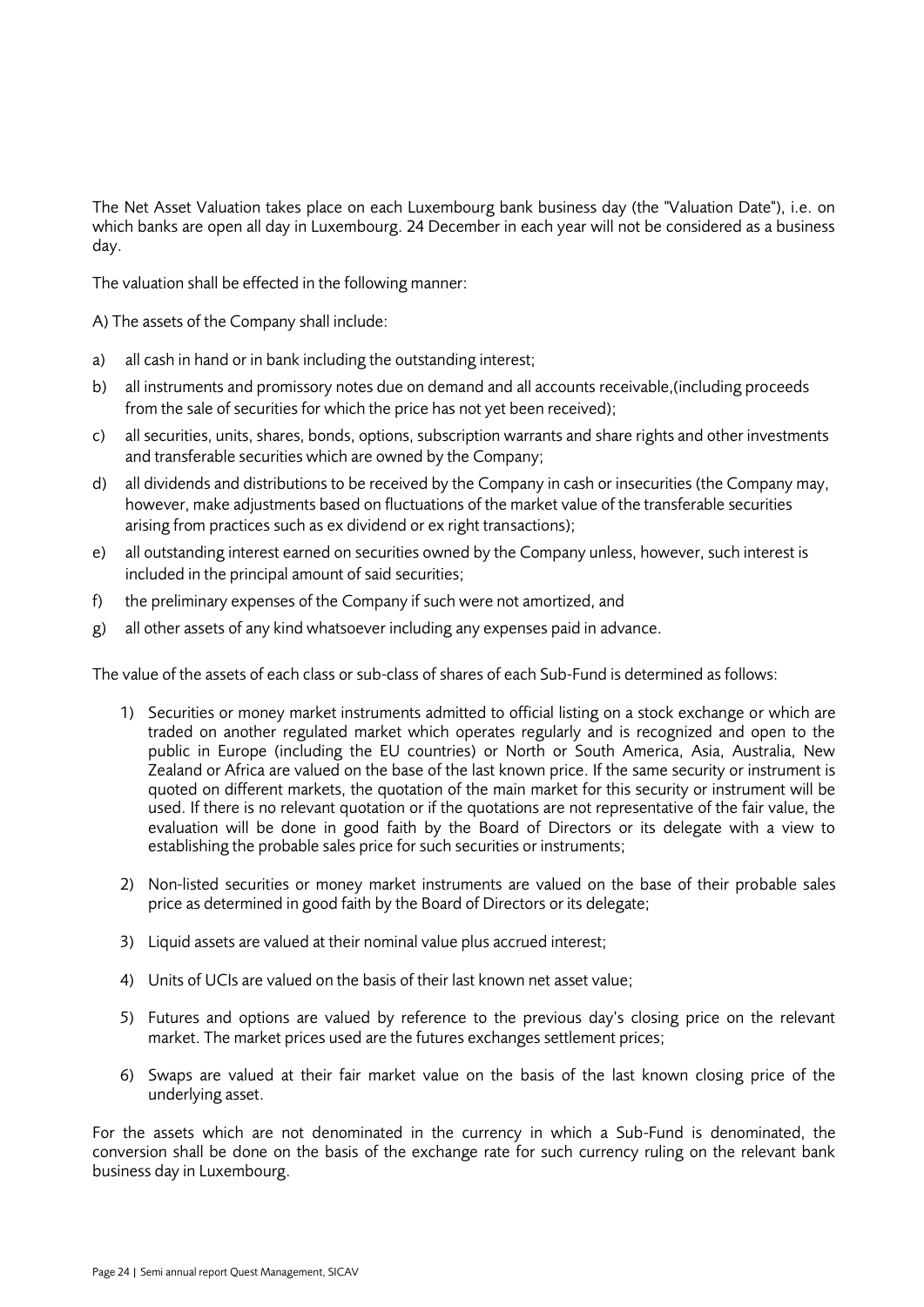In addition, appropriate provisions will be made to account for the charges and fees levied on the Sub-Funds.

In the event it is impossible or incorrect to carry out a valuation in accordance with the above rules owing to particular circumstances, the Board of Directors or its designee is entitled to use other generally recognized valuation principles, which can be examined by an the approved statutory auditor of the Company, in order to reach a proper valuation of each Sub-Fund's total assets.

B) The liabilities of the Company shall be deemed to include:

- a) all loans, due bills and accounts payable;
- b) all administrative expenses, whether fallen due or an outstanding balance (including the remuneration of the Management Company, investment managers, depositaries and other representatives and agents of the Company);
- c) all known commitments, whether or not due, including all contractual commitments fallen due where such commitments involve a payment either in cash or in goods, including the amount of dividends declared but not paid by the Company if the Valuation Date coincides with the date at which the persons who are or will be entitled to such dividends are determined;
- d) an adequate reserve for any tax on the Net Asset Value, accrued up to the Valuation Date and fixed by the Board of Directors and any other reserves authorized or approved by the Board of Directors;
- e) all other commitments of the Company of any kind whatsoever other than commitments represented by the shares of the Company. For the purpose of estimating the amount of such commitments the Company shall take into account all of its payable expenses, such as described under the Chapter "Expenses" herein. For the purpose of estimating the amount of such liabilities, the Company may factor in any regular or recurrent administrative and other expenses on the basis of an estimate for the year or any other period by dividing the amount in proportion to the fractions of such period.

C) The Board of Directors shall establish a portfolio of assets for each Sub-Fund, and for one or more classes of shares if such classes were issued in accordance with Article 5 of the Articles, in the manner prescribed hereafter.

If one or more sub-classes of shares are created within the classes of shares, in accordance with the terms set forth in Article 5 of the Articles, the rules of allotment determined hereafter shall apply mutatis mutandis to each sub class of shares.

- a) the proceeds from the issue of the Shares of each Sub-Fund shall be attributed, in the books of the Company, to the portfolio of assets established for such Sub-Fund, it being understood that if a portfolio of assets is established for one or more classes of shares as indicated above, the following rules shall apply mutatis mutandis to such classes of shares, and the assets, liabilities, income and expenses relating to such Sub-Fund or such classes of shares shall be attributed to this portfolio of assets in accordance with the provisions of this Chapter;
- b) if an asset derives from another asset, such derived asset shall be attributed, in the books of the Company, to the same portfolio to which the asset generating it belongs and at each revaluation of an asset, the increase or reduction in value shall be attributed to the portfolio to which such asset belongs;
- c) when the Company pays any liability which relates to an asset of a given portfolio or relates to an operation carried out in connection with an asset of a given portfolio, this liability shall be attributed to the portfolio in question;
- d) if an asset or liability of the Company may not be attributed to a given portfolio, such asset or liability shall be attributed to all the portfolios in proportion to the net values of the various Sub-funds;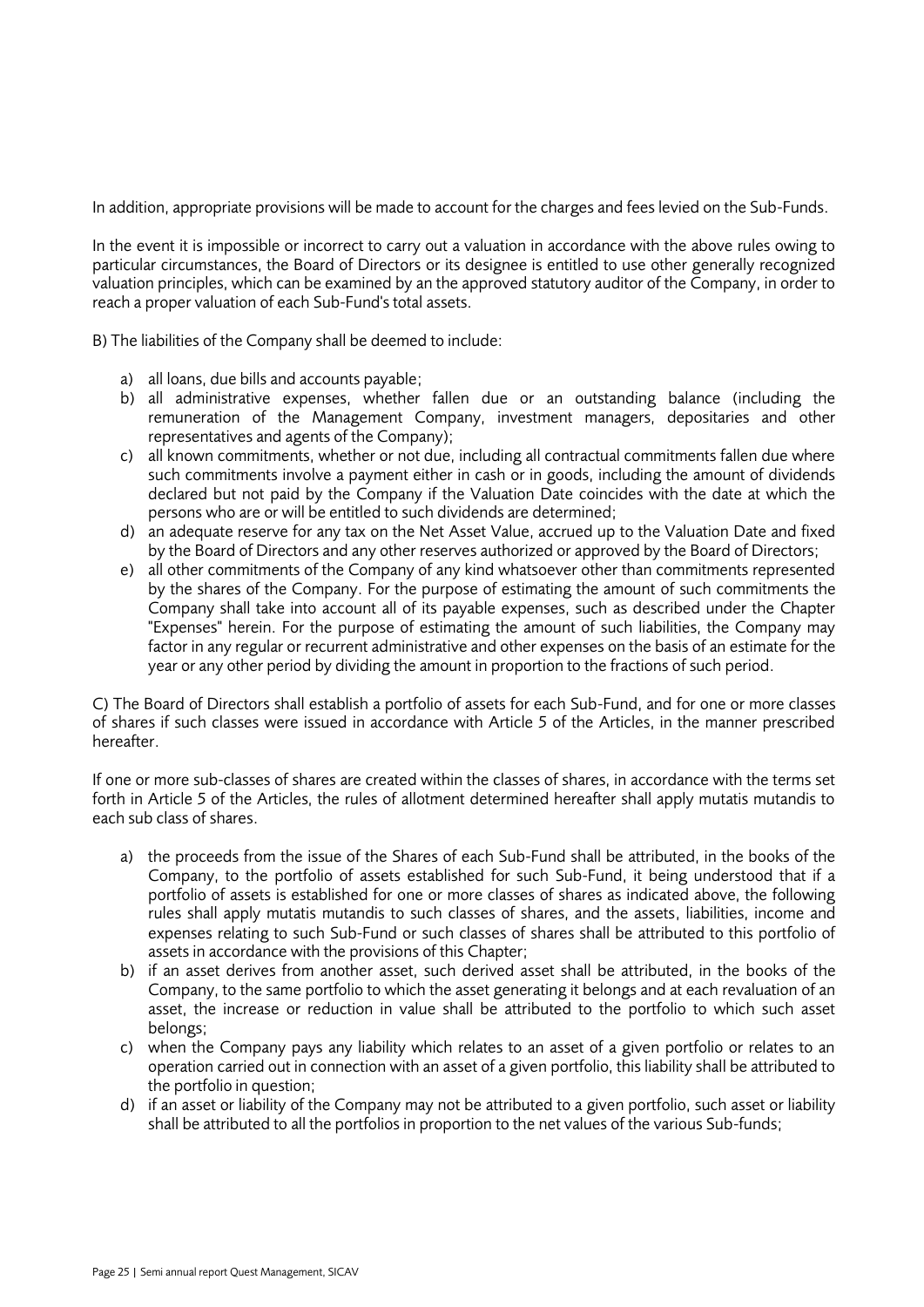### it being understood that:

- 1) all unsubstantial amounts may be apportioned between all the portfolios and
- 2) the Board of Directors may allocate expenses, after having consulted the Company's approved statutory auditor, in an equitable and reasonable manner while taking into account all the circumstances; and

the Board of Directors may reattribute an asset or liability previously attributed if they deem that such is required by the circumstances; and

the Board of Directors may attribute an asset from one portfolio to another in the Company's books if (including the situation where a creditor takes action against specific assets of the Company) a liability has not been attributed in accordance with the methods determined by the Board of Directors under the terms of this Chapter.

### 3. Investment management fee

The Fund pays to the Investment Manager a fixed management fee, payable monthly in arrears and determined in the Investment Management Agreement dated December 15, 2017, as follows:

Quest Management - Quest Cleantech Fund:

- Class A Shares none (Performance fee only);
- Class B Shares 1.25% p.a. of the respective Sub-Fund's class of share's average net asset value during the relevant month;
- Class C Shares 0.625% p.a. of the respective Sub-Fund's class of share's average net asset value during the relevant month;
- Class R Shares 1.25% p.a. of the respective Sub-Fund's class of share's average net asset value during the relevant month;
- Class I Shares 0.625% p.a. of the respective Sub-Fund's class of share's average net asset value during the relevant month.

Quest Management – Quest+

• Class C Shares 0.75% p.a. of the respective Sub-Fund's class of share's average net asset value during the relevant month.

### 4. Depositary Bank and Management Company fees

The Fund will pay a Depositary Bank Fee to VP Bank (Luxembourg) SA for the depositary and paying agent functions, depositary, supervision services, follow-up on corporate actions and reimbursement on bonds, dividend and interest credit, in accordance with the following scale of fees, calculated as a percentage per year of the total net assets of the Fund (any taxes and external costs being excluded):

- up to EUR 100,000,000 0.09%\*
- from EUR 100,000,000 to 200,000,000 0.05%\*
	- above EUR 200,000,000 0.04%\*

\*rate applied to the part of the total net assets of the Fund falling within that range, subject to a minimum fee of EUR 1,000.00 per month (equal to EUR 12,000.00 p.a.).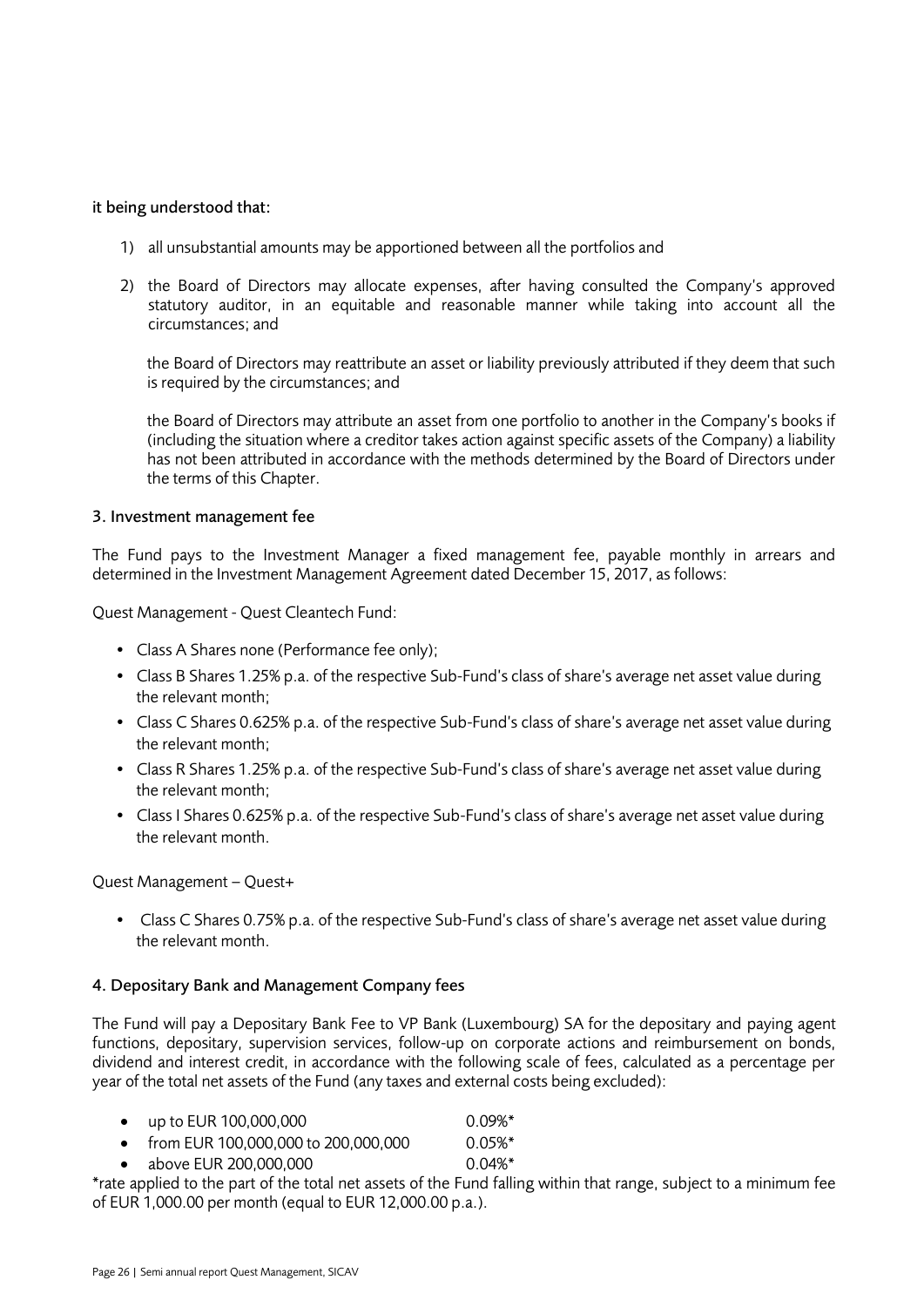### All-in-Fee

Quest Management SICAV will pay a Management Company Fee to VP Fund Solutions (Luxembourg) SA, that includes Management Company Fees, Central Administration Fee and Transfer and Registrar Agent Fee, in accordance with the following scale of fees, calculated as a percentage per year of the total net assets of the Fund (any taxes being excluded):

| • up to EUR 100,000,000               | $0.17\%$ * |
|---------------------------------------|------------|
| • from EUR 100,000,000 to 200,000,000 | $0.10 \%$  |
| $\bullet$ above FUR 200,000,000       | $0.08 \%$  |

\*rate applied to the part of the total net assets of the Fund falling within that range, subject to a minimum fee of EUR 2,000 per month (equal to EUR 24,000 p.a.). These costs are including the preparation of the KIIDs but excluding the KIID related translation costs, if needed.

The fee is calculated on the daily average Net Asset Value of each month and is debited at the end of each month for the past month.

Furthermore, the Management Company is entitled to receive, for the service rendered as transfer and registrar agent of the Fund, the following fees:

- EUR 1,500 p.a. per new active share class, and
- EUR 75 p.a. for any new investor account, above 100 investors' accounts, the first 100 accounts being free of charge.

### Performance fee

In consideration for its services, the Investment Manager is entitled to receive from the Fund, when appropriate, a performance fee payable quarterly in arrears. The performance fee is accrued daily in the calculation of the net asset value per share, according to the performance fee structure set forth below.

For the Quest Management – Quest Cleantech Fund (A), the Fund pays the Investment Manager a performance fee consisting of:

- 20% of the net realized and unrealized appreciation, if any, in the net asset value of the Sub-Fund's shares which is in excess of the benchmark short interest rate, since beginning of current quarter, applied to the fully existing shares since the beginning of the quarter;

- 20% of the net realized and unrealized appreciation, if any, in the net asset value of the Sub-Fund's newly subscribed shares during the quarter which is in excess of the benchmark short interest rate since related subscription dates:

- the realized performance fee related to redemptions accrued before a quarter end will remain in the Sub-Fund.

The short interest rate is defined as EURIBOR 3 months (EUR003M).

For the Class A Shares of the Sub-Fund, the Fund does not pay the Investment Manager a quarterly fee unless the Fund's return is higher than the benchmark interest rate for that particular quarter. A quarterly performance fee is only calculated when the performance of the net asset value per share calculated on the basis of a rolling year is positive. Furthermore, the quarterly performance fee calculated per share may not exceed the performance of the net asset value per share calculated on the basis of a rolling year.

The performance fee is charged to the Fund on a quarterly basis and paid out of the assets of the Sub-Fund.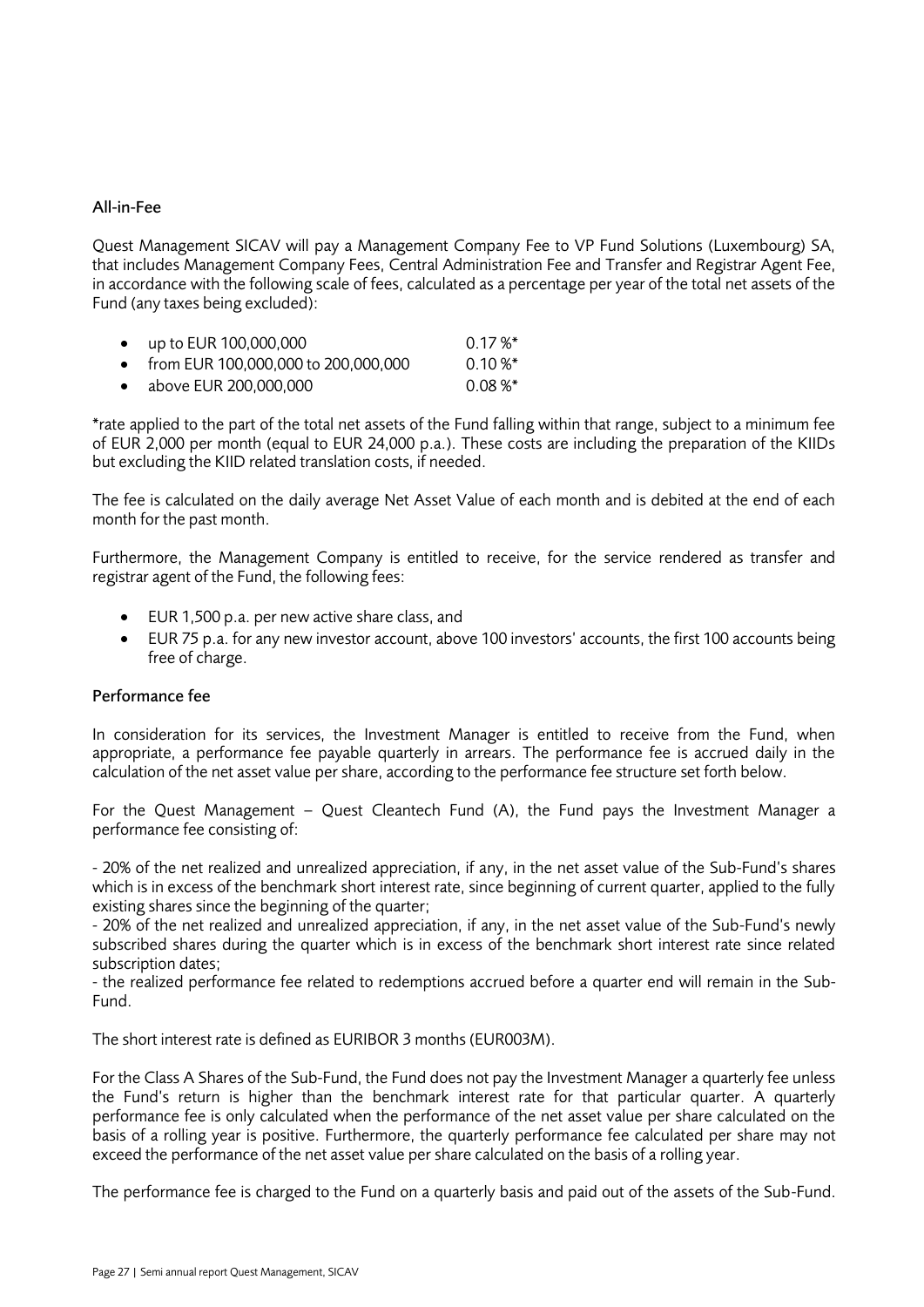The transfer will be executed by the Management Company.

In the case of the Class A Shares of the Sub-Fund, the Investment Manager may choose to waive all of its fee or any portion thereof at its absolute discretion for an indefinite period, in order to reduce the impact such fee may have on the performance of the Sub-Fund in instances where the Sub-Fund's net assets are of insufficient size.

In the case of all other share classes of the Sub-Fund Quest Management – Quest Cleantech Fund and the Sub-Fund Quest Management – Quest+, there shall be no performance fee.

### 5. Taxes

The Company is not subject to taxation in Luxembourg on its income, profits or gains. The Company is not subject to net wealth tax in Luxembourg. No stamp duty, capital duty or other tax will be payable in Luxembourg upon the issue of Shares.

The Sub-Funds are however subject, in principle, to a subscription tax (taxe d'abonnement) levied at the rate of 0.05% per annum based on their net asset value at the end of the relevant quarter, calculated and paid quarterly.

A reduced subscription tax rate of 0.01% per annum is however applicable to any Sub-Fund whose exclusive object is the collective investment in money market instruments, the placing of deposits with credit institutions, or both. A reduced subscription tax rate of 0.01% per annum is also applicable to any Sub-Fund or Share Class provided that their shares are only held by one or more institutional investors within the meaning of article 174 of the Law (an "Institutional Investor").

### Withholding tax

Interest and dividend income received by the Company may be subject to non-recoverable withholding tax in the source countries. The Company may further be subject to tax on the realised or unrealised capital appreciation of its assets in the countries of origin. The Company may benefit from double tax treaties entered into by Luxembourg, which may provide for exemption from withholding tax or reduction of withholding tax rate.

Distributions made by the Company as well as liquidation proceeds and capital gains derived there from are not subject to withholding tax in Luxembourg.

### 6. Foreign Exchange rates

Currency spot rates used as at 30/06/2018:

EUR 1.— is equal to GBP 0.884354 EUR 1.— is equal to NOK 9.515875 EUR 1.— is equal to SEK 10.444709 EUR 1.— is equal to USD 1.167472

#### 7. Related party transactions

All transactions with related parties were entered into the ordinary course of business and under normal market conditions. The related parties to the Fund are the Management Company, the Investment Manager and Marketing Agent. The fees for the related parties are described in Notes 3 and 4